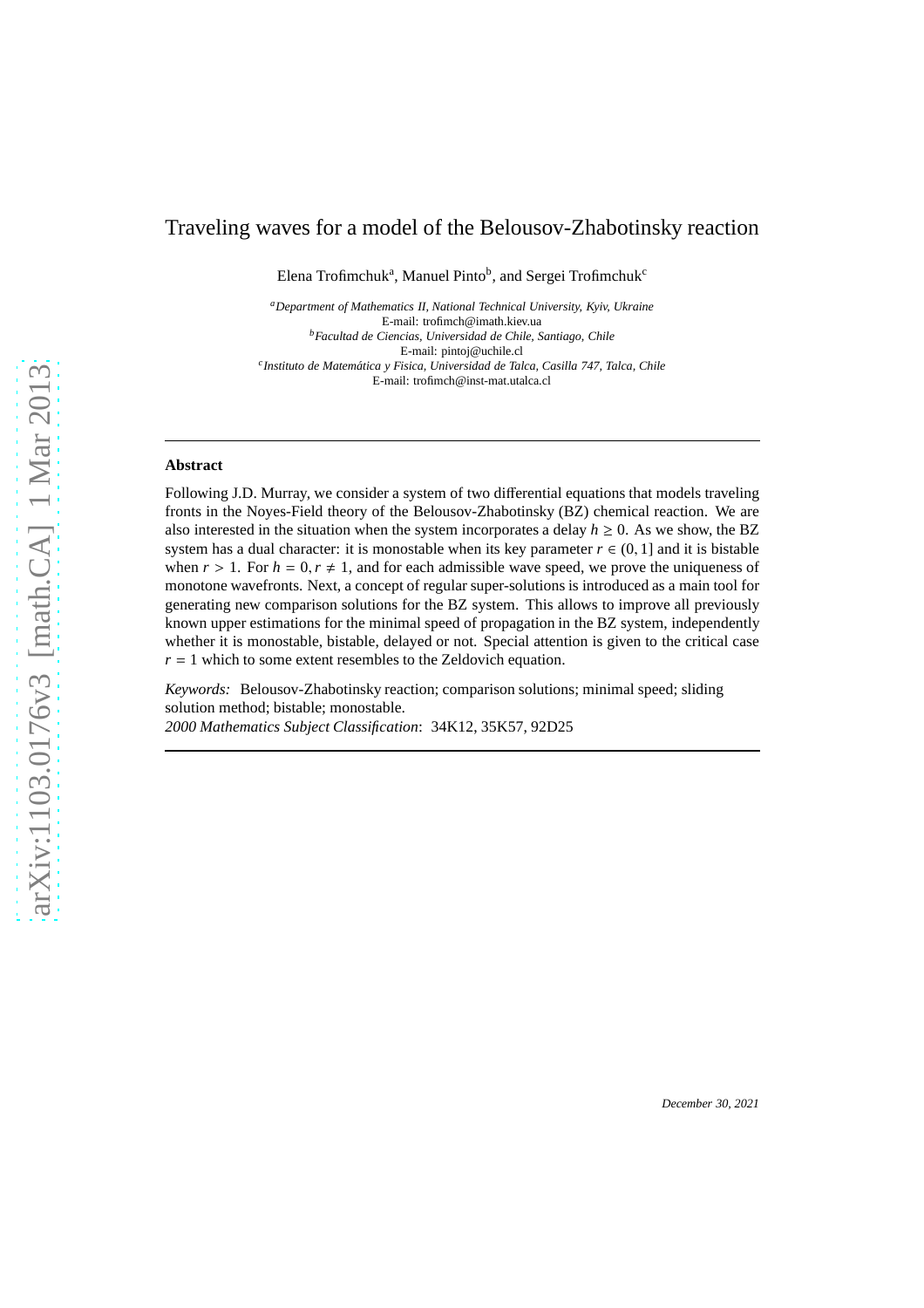#### **1. Introduction and main results**

One of useful objects associated with the famous Belousov-Zhabotinsky chemical reaction is the following dimensionless non-linear system [\[21](#page-22-0), [22](#page-22-1)]

<span id="page-1-0"></span>
$$
u_t(t, x) = \Delta u(t, x) + u(t, x)(1 - u(t, x) - rv(t, x)),
$$
  
\n
$$
v_t(t, x) = \Delta v(t, x) - bu(t, x)v(t, x),
$$
\n(1)

called the Belousov-Zhabotinsky (BZ for short) reaction-diffusion system. The coefficients *r*, *b* are positive and *u*, *v* correspond to the bromous acid and bromide ion concentrations respectively. The front solution  $(u, v) = (\phi, \theta)(v \cdot x + ct)$  of system [\(1\)](#page-1-0) provides an appropriate mathematical tool for the description of planar waves propagating in a thin layer of reactant solution filled in a Petri dish [\[22](#page-22-1)]. Due to the chemical interpretation of [\(1\)](#page-1-0), only non-negative fronts are meaningful. Another requirement is the existence of the limits  $(\phi, \theta)(-\infty) = (0, a)$ ,  $(\phi, \theta)(+\infty) =$  $(1, 0)$  with  $a > 0$ . The exact value of *a* is not relevant: after rescaling *u*, *v*, we can take  $a = 1$ . By the experimental data  $[21, 22]$  $[21, 22]$ ,  $r > 1$ . Nevertheless, almost all previous analytical studies of wavefronts (with two exceptions given in Propositions [1,](#page-2-0) [10\)](#page-4-0) considered the case  $r \in (0, 1]$ which was proved to be of the monostable type. We observe that the standard definition [\[26\]](#page-22-2) of monostability/bistability needs an obvious modification in order to be applied to system [\(1\)](#page-1-0) which has a continuum of non-negative equilibria. The degeneracy of the equilibrium  $(0, 1)$  is a special feature of model [\(1\)](#page-1-0) complicating its analysis. For example, the recent Liang-Zhao general theory [\[14](#page-21-0)] of spreading speeds for abstract monostable evolution systems can not be employed here despite the fact that system [\(1\)](#page-1-0) is formally monostable and monotone for  $r \leq 1$ . This obliged us in [\[24\]](#page-22-3) to present a complete proof of the existence of the minimal speed of front propagation in [\(1\)](#page-1-0) when  $r \le 1$ . On the other hand, we show here that, for each  $r > 1$ , the BZ system possesses a unique wavefront solution, in full accordance with its formal bistability.

Now, as it was argued in [\[24\]](#page-22-3), a better theoretical prediction for propagation speeds in model [\(1\)](#page-1-0) can be also obtained by taking into account delayed effects during the generation of the bromous acid. For simplicity, and in order to connect with various analytical investigations, we will use here the following delayed version of [\(1\)](#page-1-0) proposed by Wu and Zou in [\[27](#page-22-4)]:

<span id="page-1-1"></span>
$$
u_t(t, x) = \Delta u(t, x) + u(t, x)(1 - u(t, x) - rv(t - h, x)),
$$
  
\n
$$
v_t(t, x) = \Delta v(t, x) - bu(t, x)v(t, x).
$$
\n(2)

During the last decades considerable efforts have been made in studying the wave propagation in [\(1\)](#page-1-0), [\(2\)](#page-1-1) . The attention was focused on the stability, numerical approximation [\[19,](#page-22-5) [22,](#page-22-1) [23\]](#page-22-6) and existence [\[12](#page-21-1), [13](#page-21-2), [15,](#page-21-3) [16,](#page-21-4) [17,](#page-22-7) [21,](#page-22-0) [22,](#page-22-1) [25,](#page-22-8) [26,](#page-22-2) [27,](#page-22-4) [28\]](#page-22-9) of fronts. After linear changes, systems [\(1\)](#page-1-0), [\(2\)](#page-1-1) acquire good monotonicity properties: they are quasi-monotone as partial differential equations [\[20](#page-22-10), [26](#page-22-2)] and they are monotone in the sense of Wu and Zou [\[27](#page-22-4)]. Hence, the front existence may be handled by the standard comparison technique well established for several decades [\[26,](#page-22-2) [27\]](#page-22-4). Thus the existence of fronts for the BZ system is not longer an issue, in difference with the determination or satisfactory approximation of the minimal speed of propagation in [\(1\)](#page-1-0), [\(2\)](#page-1-1). Precisely this problem is our main concern here. It is quite noteworthy that a similar question (formulated as *linear versus non-linear determinacy of the minimal speed*) for a Lotka-Volterra reaction-diffusion competition model has received a considerable attention during the last few years [\[8,](#page-21-5) [9,](#page-21-6) [10](#page-21-7)]. Finally, our secondary concern is the uniqueness of wavefronts (cf. [\[1\]](#page-21-8)): since these have to be monotone, we prove their uniqueness in the non-delayed non-degenerate case (i.e.  $r \neq 1, h = 0$ ) by applying the Berestycki-Nirenberg sliding solution argument [\[2,](#page-21-9) [3\]](#page-21-10).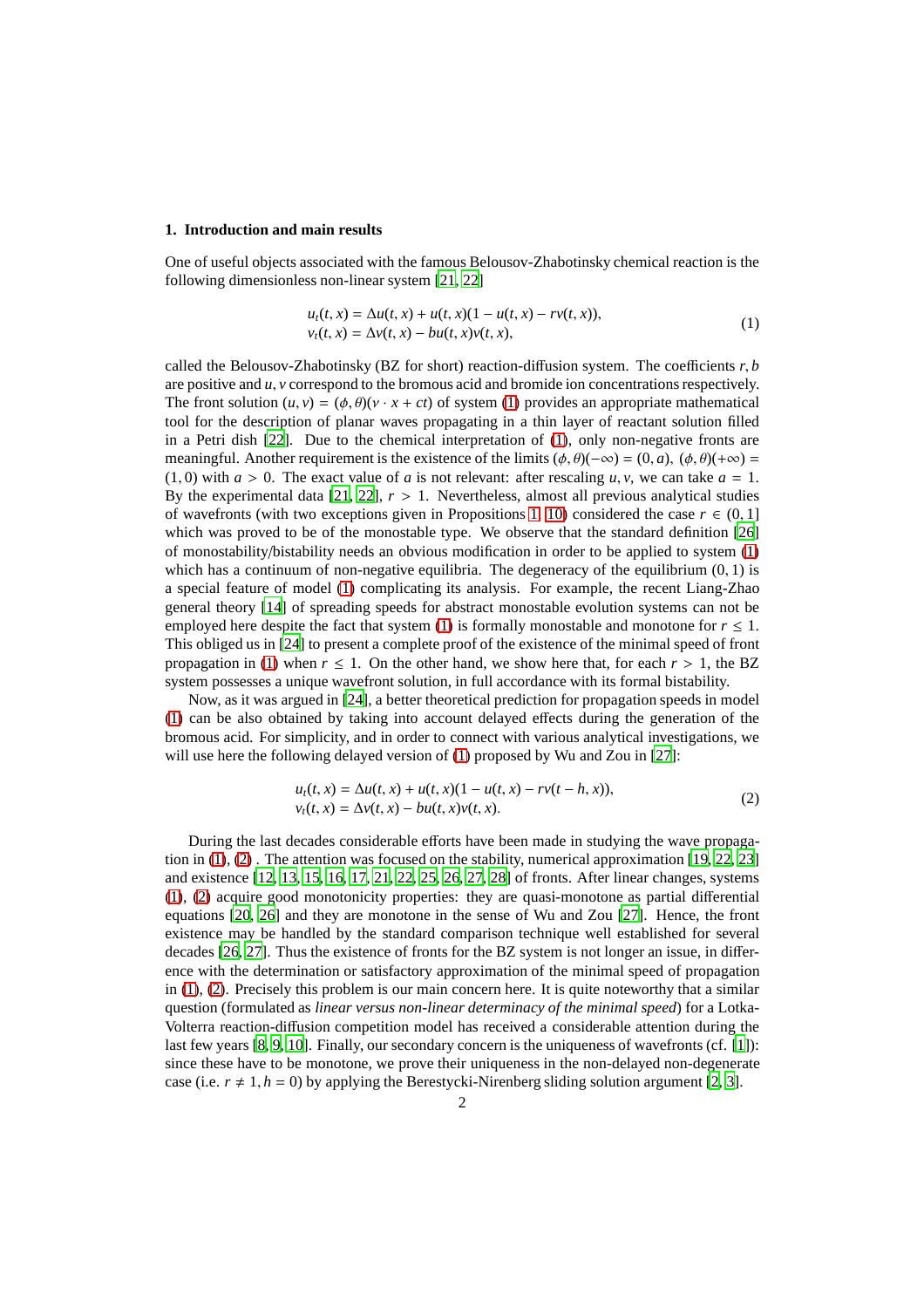#### *1.1. Some previously known results*

For the sake of completeness, we state the most relevant known existence results for [\(1\)](#page-1-0), [\(2\)](#page-1-1). First of them was proved in [\[21,](#page-22-0) [22\]](#page-22-1), it gives a lower bound for the admissible front speeds. Set

<span id="page-2-2"></span>
$$
c_l := \max\left\{2\Re\,\sqrt{1-r},(\sqrt{r^2+2b/3}-r)/\sqrt{2b+4r}\right\}.
$$

<span id="page-2-0"></span>**Proposition 1.** *Let r*, *b* > 0*. If system [\(1\)](#page-1-0) has a positive componentwise monotone wavefront (or, shortly, monotone wavefront) connecting*  $(0, 1)$  *with*  $(1, 0)$  *then*  $c \geq c_l$ .

It is easy to see that the estimation of Proposition [1](#page-2-0) has the form  $c \ge c_l = 2\sqrt{1 - r}$  for positive  $r \le$  $11/12 = 0.917...$  The next assertion summarizes the main existence results from [\[12](#page-21-1), [13](#page-21-2), [28\]](#page-22-9). **Proposition 2.** *System* [\(1\)](#page-1-0) has a positive monotone wavefront  $(u, v)(x, t) = (u, \theta)(v \cdot x + ct)$ ,  $|v| = 1$ , *connecting* (0, 1) *with* (1,0) *for each velocity* 

<span id="page-2-1"></span>
$$
c \ge c_k = \begin{cases} 2\sqrt{1-r}, & \text{if } rb + r \le 1; \\ 2\sqrt{b}, & \text{if either } b + r > 1, b < 1, r \in (0, 1] \text{ or } b = 1, r < 1; \\ 2, & \text{if } b > 1, r \in (0, 1]. \end{cases}
$$

Proof. The first condition was proved in [\[13,](#page-21-2) Theorem 3] under additional assumption  $r + b > 1$ when  $b < 1$ . For  $r, b > 0$  satisfying  $rb + r < 1$  it was also announced without proof as Theorem 4.2 in [\[28\]](#page-22-9). The second and the third conditions were established in [\[13,](#page-21-2) Theorem 2].

Model [\(2\)](#page-1-1) was considered in [\[5](#page-21-11), [15](#page-21-3), [16,](#page-21-4) [17,](#page-22-7) [27\]](#page-22-4), from where we have the following

**Proposition 3.** Assume that  $r \in (0, 1)$ *. Then system* [\(2\)](#page-1-1) has a positive monotone front  $(u, v)(x, t) =$  $(\phi, \theta)(v \cdot x + ct)$ ,  $|v| = 1$ , *connecting* (0, 1) *with* (1, 0) *if either one of the following conditions holds:*  $\sqrt{(I)}$  *b* > 1 *and c* > max{*b*, 2  $\sqrt{b}$ }; (*II*) *c* > 2  $\sqrt{1 - r}$  *is such that b* exp(−0.5*ch*(*c*− $\sqrt{c^2 - 4(1 - r)}$ ))+  $r \leq 1$ . *Finally, system [\(2\)](#page-1-1)* can not have wavefronts propagating at the velocity  $c < 2\sqrt{1-r}$ .

Note that in the non-delayed case Proposition [3](#page-2-1) is weaker than Propositions [1,](#page-2-0) [2.](#page-2-2)

Proof. See [\[16,](#page-21-4) Theorem 3.1] for condition (*I*) and [\[17,](#page-22-7) Theorem 3.2] for condition (*II*). The final conclusion is known from [\[22\]](#page-22-1) (for  $h = 0$ ) and [\[15\]](#page-21-3) (for  $h \ge 0$ ).

By [\[21,](#page-22-0) Section 8], all wavefronts to [\(1\)](#page-1-0) are monotone. On the other hand, the delayed response may imply the loss of wave's monotonicity [\[7\]](#page-21-12). Therefore it is worthy to emphasize that the inclusion of delay as in [\(2\)](#page-1-1) does not change the monotone shape of fronts, see [\[24,](#page-22-3) Theorem 6]:

<span id="page-2-3"></span>**Proposition 4.** *If, for some r, b* > 0*, system* [\(2\)](#page-1-1) has a wavefront  $(u, v) = (\phi, \theta) (v \cdot x + ct)$ ,  $\phi > 0$ ,  $|v| = 1$ , *connecting* (0, 1) *with* (1, 0)*, then*  $\phi'(t)$ *,* $-\theta'(t) > 0$  *and*  $\theta(t)$ *,* $\phi(t) \in (0, 1)$  *for all*  $t \in \mathbf{R}$ *.* 

#### *1.2. General remarks about our approach and some useful relations*

The speed of front propagation in  $(1)$ ,  $(2)$  can be estimated by means of the truncation method [\[28\]](#page-22-9), the shooting technique [\[12](#page-21-1), [13\]](#page-21-2) and the upper and lower solutions [\[16](#page-21-4), [17,](#page-22-7) [27\]](#page-22-4). Here, we use the latter approach complementing it by a useful idea about how to generate new comparison solutions. The main working tool will be regular super-solutions defined in Section [5.1.](#page-10-0) Theorem [17](#page-11-0) from the mentioned section is instrumental for the proofs of existence: its application with different regular super-solutions yields Theorems [7,](#page-3-0) [8.](#page-4-1) The same super-solutions are then used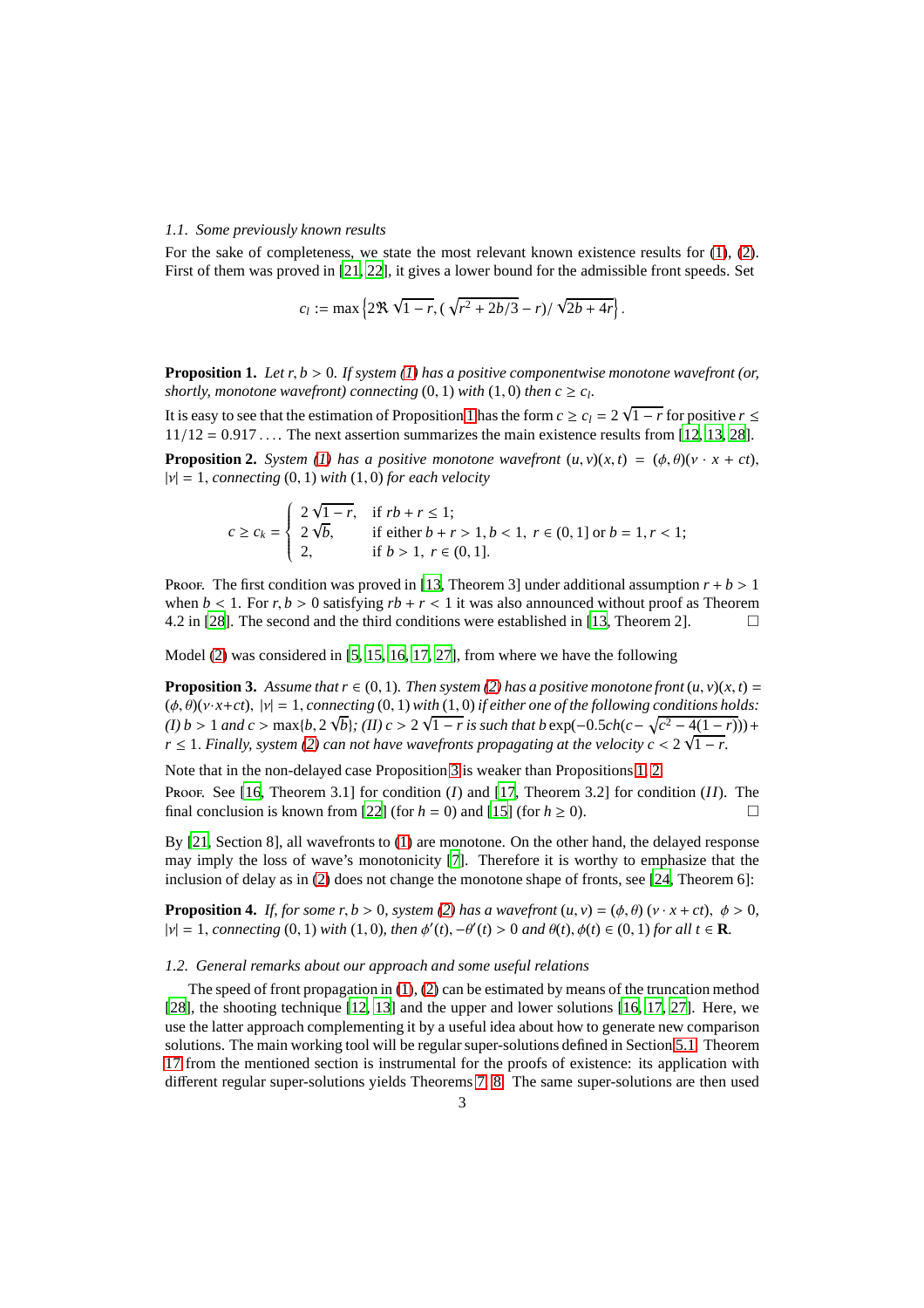in the bistable case, see Theorems [5,](#page-3-1) [9.](#page-4-2) Conceptually, Theorem [17](#page-11-0) is very close to highly nontrivial Theorem 1(iv) from [\[3](#page-21-10)] (see also [\[4](#page-21-13)]). The proofs of Theorem [17](#page-11-0) and the mentioned Chen and Guo result are, however, completely different.

Asymptotic expansions of the eventual fronts at infinity are another key ingredient of our approach. In combination with a sliding solution argument they lead to

**Theorem 5.** Let  $r \neq 1$ ,  $b > 0$ . Then for each fixed admissible wave speed c the monotone *wavefront*  $(u, v) = (\phi, \theta)(v \cdot x + ct)$ ,  $|v| = 1$ , *connecting equilibria* (0, 1) *and* (1, 0) *of system* [\(1\)](#page-1-0) *is unique (up to a translation).*

We also will need the following relations between the components of wavefront profile:

**Theorem 6.** *Consider*  $\phi$ ,  $\theta$  *as in Proposition* [4](#page-2-3) *and set*  $\psi(t) := 1 - \theta(t)$ *. We have* 

**A.** *Let*  $r \in (0, 1)$ ,  $K \ge 1$ ,  $L \in (0, 1]$  *satisfy*  $K \ge b/(1 - r) \ge L$ . *Then* 

<span id="page-3-2"></span><span id="page-3-1"></span>
$$
L\phi(t-ch) < \psi(t) < K\phi(t), \quad t \in \mathbf{R}.\tag{3}
$$

*If*  $b + r = 1$ *, then*  $\phi(t - ch) \leq \psi(t) \leq \phi(t)$ *. Hence, if*  $h = 0$  *then*  $\phi \equiv \psi$ *.* 

- **B.** *Let*  $r \geq 1$ *. Then*  $\psi(t) > \phi(t)$ *,*  $t \in \mathbb{R}$ *.*
- **C.** *Suppose that*  $r \in (0, 1]$ *, then*  $\psi^2(t) < M\phi(t)$ *,*  $t \in \mathbb{R}$ *,*  $M := \max\{1, 2b\}$ *.*

By part [A], the BZ system with  $h = 0$ ,  $b + r = 1$  essentially reduces to the KPP-Fisher equation [\[7,](#page-21-12) [21\]](#page-22-0). Part [B] has a clear chemical interpretation: the sum of the (normalized) concentrations of the bromous acid and bromide ion in the propagating wavefront is strictly less than the concentration of the bromide ion far ahead of the wavefront. Part [C] connects [\(2\)](#page-1-1) with the delayed Zeldovich equation  $u_t(t, x) = \Delta u(t, x) + \beta u^2(t - h, x)(1 - u(t, x))$ ,  $\beta = \min\{b, 0.5\}$ . Actually this relation suggested the correct form of asymptotic expansions [\(5\)](#page-4-3) below (see also [\[24](#page-22-3), Lemma 26 and Corollary 27]).

#### *1.3. Main results: monostable case*

For the non-delayed BZ reaction [\(1\)](#page-1-0) and  $r \in (0, 1)$ , the existence of the minimal speed of front propagation *c*∗(Π) was proved in [\[26,](#page-22-2) p. 333]. The speed *c*∗(Π), however, is minimal only for the fronts taking values in special domains  $\Pi$  called the balance polyhedrons. Since the BZ system has a continuum of equilibria, none of these domains can cover the whole region admissible for wavefronts, see [\[26](#page-22-2), Fig. 5.1, p. 334]. The existence of the positive minimal speed independent on Π was established in [\[24,](#page-22-3) Theorem 7], by means of regular super-solutions. By Theorem 8 below,  $c_* = 2\sqrt{1 - r}$  if  $rb \exp(-2h(1 - r)) + r \le 1$ . However, due to Proposition [1,](#page-2-0) it may happen that  $c_*$  is not linearly determined (i.e.  $c_* > 2\sqrt{1-r}$ ), cf. [\[8](#page-21-5), [9,](#page-21-6) [10](#page-21-7)]. Even for the non-delayed BZ system, the exact value of  $c_*$  in the case  $rb + r > 1$  is unknown and represents an interesting open problem. The next theorems show that the use of regular super-solutions in the Wu and Zou approach [\[27](#page-22-4)] yields important improvements of the estimations of *c*<sup>∗</sup> even for the non-delayed model. Set  $b' := be^{-c^2 h/2}$  and let  $c_{\#} = c_{\#}(r, b, h)$  be the unique positive root [\[24](#page-22-3)] of the equation

<span id="page-3-0"></span>
$$
c = 2 \max \left\{ \Re \sqrt{1 - r}, \frac{\sqrt{b'}}{\sqrt{1 + b'}} \right\} = \begin{cases} 2\sqrt{1 - r}, & \text{if } rb \exp(-2h(1 - r)) + r \le 1; \\ 2\sqrt{b'} / \sqrt{1 + b'}, & \text{if } rb \exp(-2h(1 - r)) + r \ge 1. \end{cases} \tag{4}
$$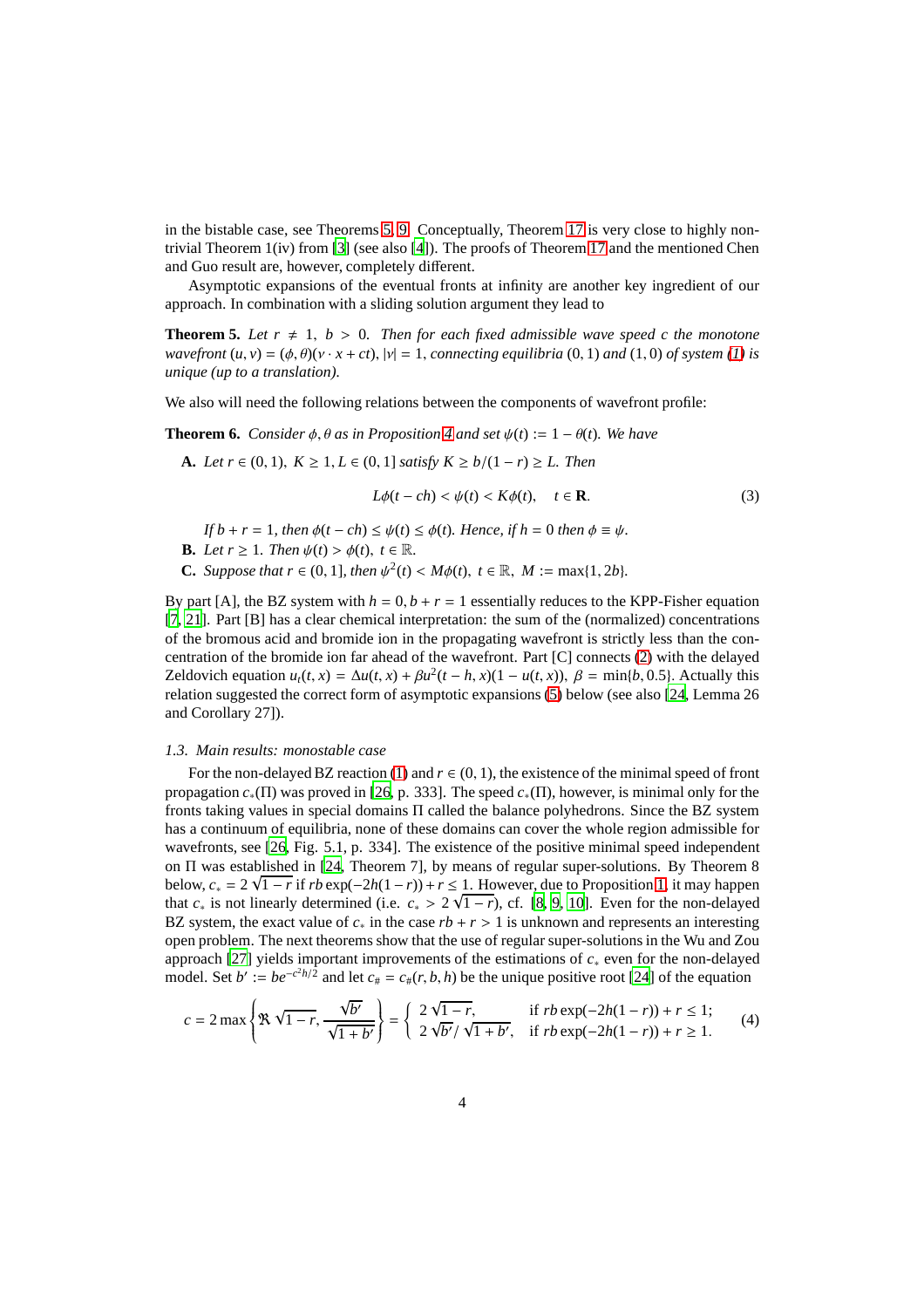**Theorem 7.** *Let*  $r \in (0,1]$ ,  $c \ge c_{\#}$ . *Then system* [\(2\)](#page-1-1) *has a positive monotone front*  $(u, v)$  =  $(\phi, \theta)(v \cdot x + ct)$ ,  $|v| = 1$ , *connecting* (0, 1) *with* (1, 0) *and such that (i) if*  $r = 1$ ,  $c > c_{\text{#}}$ , *then* 

<span id="page-4-3"></span>
$$
\phi(t) = \frac{2c^2/b}{t^2} - \frac{8c}{3b}(c^2(1+h+\frac{1}{b})-4)\frac{\ln(-t)}{t^3} + O(\frac{1}{t^3}),
$$
\n
$$
\theta(t) = 1 + \frac{2c}{t} - \frac{4}{3}(c^2(1+h+\frac{1}{b})-4)\frac{\ln(-t)}{t^2} + O(\frac{1}{t^2}), \ t \to -\infty;
$$
\n(5)

*(ii) if*  $r \in (0, 1)$ ,  $c > 2\sqrt{1-r}$ , *then, for some*  $\varepsilon > 0$  *and*  $\lambda := 0.5(c - \sqrt{c^2 - 4(1 - r)})$ *, it holds* 

<span id="page-4-4"></span>
$$
\phi(t) = e^{\lambda t} + O(e^{(\lambda + \varepsilon)t}), \quad \theta(t) = 1 - \frac{be^{\lambda(t - ch)}}{1 - r} + O(e^{(\lambda + \varepsilon)t}), \quad t \to -\infty.
$$
 (6)

<span id="page-4-1"></span>**Theorem 8.** *Assume that*  $r \in (0, 1]$ ,  $c \in [2\sqrt{1 - r}, c_{\#})$  *and* 

<span id="page-4-5"></span>
$$
f(c^2, r, b, h) := c^2(\frac{\omega_*}{8r} + \frac{h}{2}) + \ln\frac{c^2}{4br} - \frac{\omega_*}{2}\frac{1-r}{r} > 0,
$$
 (7)

*where*  $\omega_* = 8.21093...$  *denotes the greatest positive root of the equation*  $\omega = 4 + 2 \ln \omega$ . Then *system [\(2\)](#page-1-1) has a positive monotone front connecting* (0, 1) *with* (1, 0)*. Asymptotic formulas [\(6\)](#page-4-4)* (when  $c > 2\sqrt{1-r}$ ) and [\(5\)](#page-4-3) (when  $r = 1$ ) are fully applicable for this wavefront.

Observe that inequality [\(7\)](#page-4-5) can be written as  $c > c_{\circ} = c_{\circ}(r, b, h)$  where  $c_{\circ}$  is the unique positive root of the equation  $f(c^2, r, b, h) = 0$  considered with fixed *r*, *b*, *h*.

### *1.4. Main results: bistable case*

The next assertion can be considered as a dual to Theorems [7,](#page-3-0) [8.](#page-4-1) Indeed, it essentially amounts to the non-existence of bistable waves for  $c > c_{\#}(r, b, h)$  and  $c > c_{\circ}(r, b, h)$ :

**Theorem 9.** Let  $r > 1$ ,  $b > 0$ . Then system [\(2\)](#page-1-1) has at most one (a unique, if  $h = 0$ ) positive *monotone wavefront*  $(u, v) = (\phi, \theta) (v \cdot x + c_{\star}t), \ \phi > 0, |v| = 1$ , *connecting* (0, 1) *with* (1, 0)*. The (unique) velocity of propagation*  $c_{\star}$  *satisfies the inequality*  $c_{\star}(r, b, h) \leq \min\{c_{\#}(r, b, h), c_{\circ}(r, b, h)\}.$ *In addition,*  $c_{\star}(r, b, h)$  *is non-increasing in h.* 

The wave existence problem for the bistable BZ delayed system requires a different approach and it is not considered here. In the non-delayed case, the wavefront existence was established by Kanel in [\[13,](#page-21-2) Theorem 4]. In view of Theorem [9,](#page-4-2) Kanel's result can be reformulated as

**Proposition 10.** *Let*  $h = 0, r > 1$ *. Then system (1) has a positive monotone wavefront for the*  $speed \ c_{\star} \text{ such that } c_K := b/(2\sqrt{(r+b)\left[\min(1,b)(r+b)-0.5b\right]}) \leq c_{\star} < 2\sqrt{\min(1,b)}$ .

<span id="page-4-2"></span><span id="page-4-0"></span>

| Table 1: Analytical and numerical estimations of $c_*, c_*$ |  |  |  |  |  |  |
|-------------------------------------------------------------|--|--|--|--|--|--|
|-------------------------------------------------------------|--|--|--|--|--|--|

| (r;b)    | Propositions 2, 10 | Theorems 7, 9         | Theorems 8, 9                 | Numerical $c_{\ast}$     | Propositions 1, 10            |
|----------|--------------------|-----------------------|-------------------------------|--------------------------|-------------------------------|
| (0.5; 5) | c > 2              | c > 1.82              | c > 1.62                      | $c_* \approx 1.46$       | $c_* \geq c_l = 1.414$        |
| (0.5:10) | c > 2              | c > 1.90              | c > 1.71                      | $c_* \approx 1.50$       | $c_* \geq c_l = 1.414$        |
| (1:5)    | c > 2              | c > 1.82              | c > 1.47                      | $c_* \approx 1.13$       | $c_* > c_l = 0.289$           |
| (5:0.5)  | $c_{\star}$ < 1.41 | $c_* \leq c_* = 1.15$ | $c_{\star} \leq c_{0} = 0.59$ | $c_{\star} \approx 0.12$ | $c_K = 0.067$ , $c_l = 0.007$ |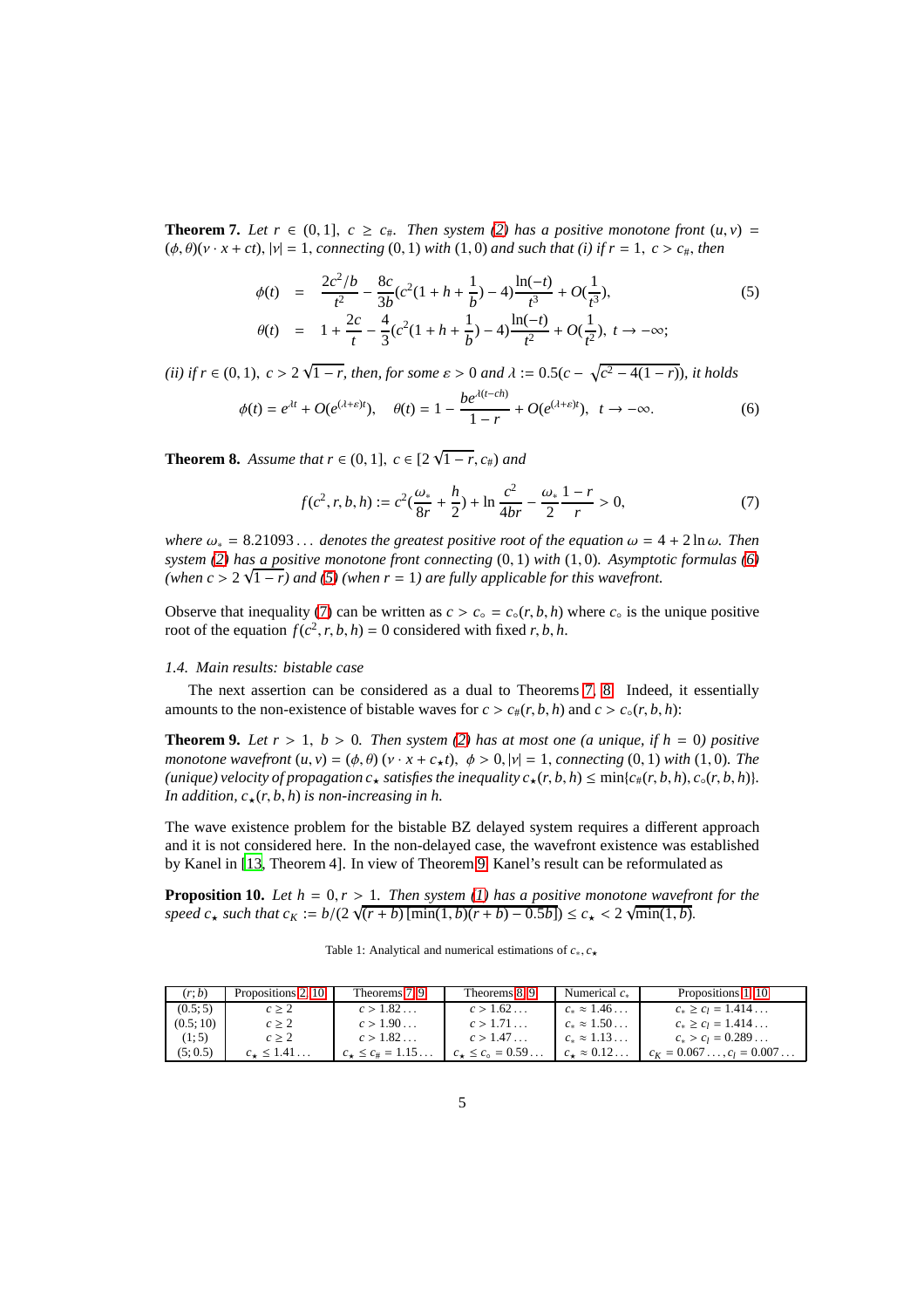**Example** In Table 1, for  $h = 0$ , we compare results of Theorems [7,](#page-3-0) [8,](#page-4-1) [9](#page-4-2) with previously known ones (Propositions [2,](#page-2-2) [10\)](#page-4-0). Notation like  $c > 1.82...$  means that system [\(1\)](#page-1-0) has a positive front for each velocity *c* > 1.82 . . .. Numerical estimations of the minimal speed *c*<sup>∗</sup> are taken from [\[19,](#page-22-5) Table 3] and [\[23,](#page-22-6) Table 1]. Lower bounds for *c*∗, *c*<sup>⋆</sup> are computed from Propositions [1,](#page-2-0) [10.](#page-4-0)

Finally, the organization of the paper is as follows. Sections [2,](#page-5-0) [4,](#page-8-0) [5.2,](#page-17-0) [5.3](#page-19-0) and [6](#page-20-0) contain the proofs of Theorem [6,](#page-3-2) [5,](#page-3-1) [7,](#page-3-0) [8](#page-4-1) and [9,](#page-4-2) respectively. Asymptotic behavior of profiles at infinity is analyzed in Section [3.](#page-6-0) Our main technical result (Theorem [17\)](#page-11-0) is proved in Section [5.1.](#page-10-0)

#### <span id="page-5-0"></span>**2. Proof of Theorem [6](#page-3-2)**

Let  $(u, v) = (\phi, \theta)(v \cdot x + ct)$  be a wavefront to [\(2\)](#page-1-1). After introducing  $\psi(t) = 1 - \theta(t - ch)$ , we obtain the following boundary value problem for the determination of fronts in the BZ system:

<span id="page-5-2"></span>
$$
\begin{cases}\n\phi''(t) - c\phi'(t) + \phi(t)(1 - r - \phi(t) + r\psi(t)) = 0, \\
\psi''(t) - c\psi'(t) + b\phi(t - ch)(1 - \psi(t)) = 0, \\
\phi > 0, \psi < 1, \ \phi(-\infty) = \psi(-\infty) = 0, \ \phi(+\infty) = \psi(+\infty) = 1.\n\end{cases}
$$
\n(8)

[**A**] Set  $z(t) := K\phi(t) - \psi(t)$ . It is easy to see that

$$
z''(t) - cz'(t) + \{K(1 - r)\phi(t) - b\phi(t - ch) + K\phi(t)(r\psi(t) - \phi(t)) + b\psi(t)\phi(t - ch)\} = 0.
$$

Since  $z(-\infty) = 0$ ,  $z(+\infty) = K - 1 \ge 0$ , the non-positivity of *z* at some points implies the existence of some  $\tau$  such that  $z(\tau) \leq 0$ ,  $z'(\tau) = 0$ ,  $z''(\tau) \geq 0$ . But  $z(\tau) \leq 0$  implies  $K\phi(\tau) \leq \psi(\tau)$ and therefore

$$
0 = z''(\tau) + \{K(1 - r)\phi(\tau) + K\phi(\tau)(r\psi(\tau) - \phi(\tau)) + b(\psi(\tau) - 1)\phi(\tau - ch)\}
$$
  
> 
$$
\{K(1 - r)\phi(\tau) + K\phi(\tau)(r\psi(\tau) - \phi(\tau)) + b(\psi(\tau) - 1)\phi(\tau)\}
$$
  
 
$$
\geq \phi(\tau) \{[K(1 - r) - b] + K\phi(\tau)(rK - 1 + b)\} \geq 0,
$$

a contradiction. The latter inequality holds obviously if  $rK - 1 + b \ge 0$ . If  $rK - 1 + b < 0$ , then

$$
K(1-r) - b + K\phi(\tau)(rK - 1 + b) > K(1-r) - b + K(rK - 1 + b) = (rK + b)(K - 1) \geq 0.
$$

Next, set  $z(t) := L\phi(t - ch) - \psi(t)$ . We have  $z(-\infty) = 0$ ,  $z(+\infty) = L - 1 \le 0$ , so that the nonnegativity of *z* at some points would imply the existence of some  $\tau$  such that  $z(\tau) \ge 0$ ,  $z'(\tau) = 0$ ,  $z''(\tau) \leq 0$ . But then  $L\phi(\tau - ch) \geq \psi(\tau)$  and therefore

 $0 = z''(\tau) + (L(1 - r) - b)\phi(\tau - ch) + L\phi(\tau - ch)(r\psi(\tau - ch) - \phi(\tau - ch)) + b\phi(\tau - ch)\psi(\tau)$ < (*L*(1 − *r*) − *b*)φ(τ − *ch*) + *L*φ(τ − *ch*)(*r*ψ(τ) − φ(τ − *ch*)) + *b*φ(τ − *ch*)ψ(τ) ≤ *L*<sup>∗</sup> := (*L*(1 − *r*) − *b*)φ(τ − *ch*) + *L*φ 2 (τ − *ch*)(*rL* − 1 + *b*) ≤ 0,

a contradiction. The latter inequality is obvious if  $rL - 1 + b \le 0$ . If  $rL - 1 + b > 0$  then

$$
L_* \le \phi(\tau - ch)((L(1 - r) - b) + L(rL - 1 + b)) = \phi(\tau - ch)(rL + b)(L - 1) \le 0.
$$

**[B**] Consider  $z(t) := \psi(t) - \phi(t)$ . We have that  $z(\pm \infty) = 0$ ,

<span id="page-5-1"></span>
$$
z''(t) - cz'(t) + b\phi(t - ch)(1 - \psi(t)) - \phi(t)(1 - r - \phi(t) + r\psi(t)) = 0, \quad t \in \mathbb{R}.
$$
 (9)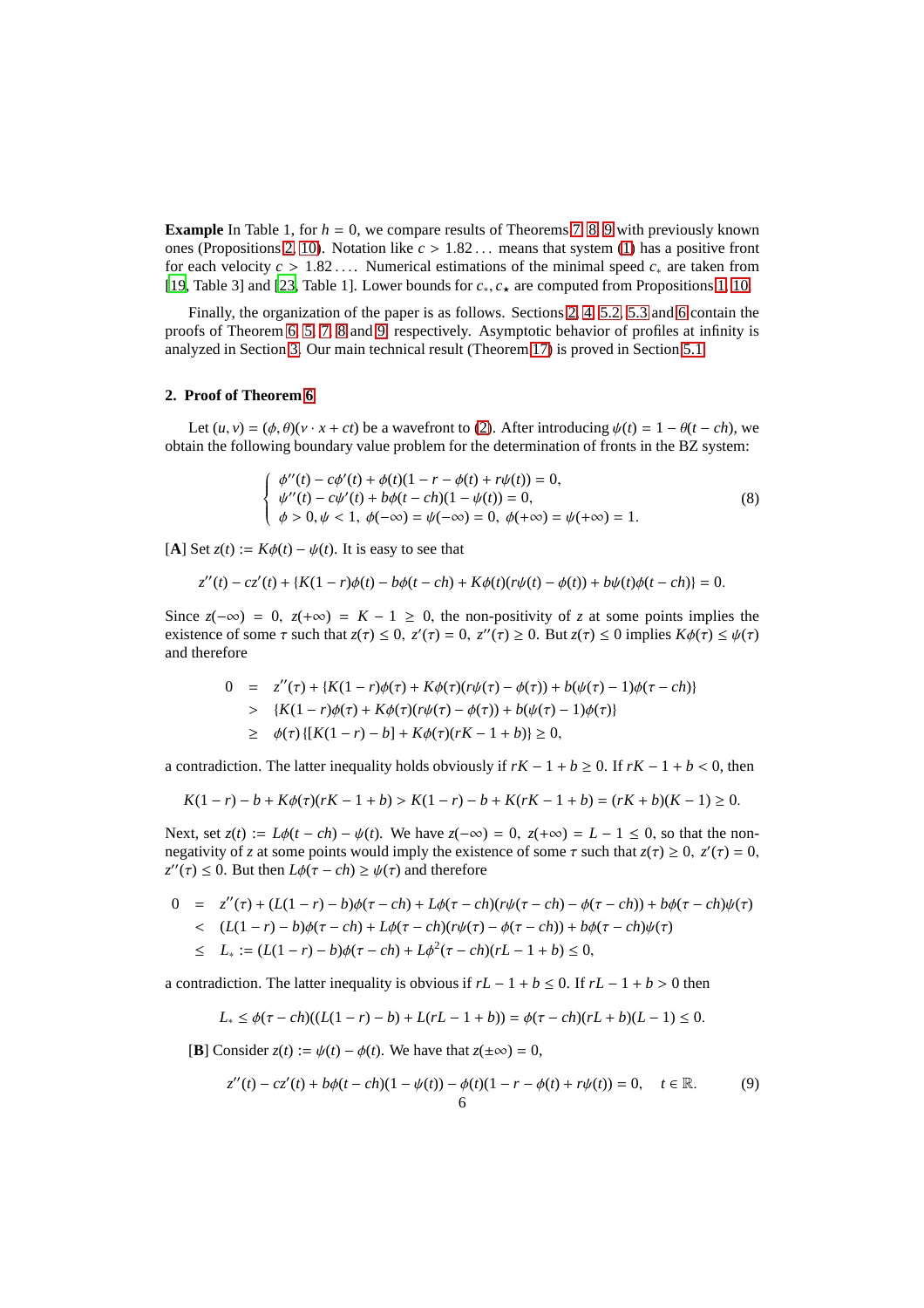If  $z(s) \le 0$  at some *s* then there exists  $\tau$  such that  $0 \ge z(\tau) = \min_{t \in \mathbb{R}} z(t)$ . We have that  $z''(\tau) \ge 0$ ,  $z'(\tau) = 0$ ,  $\psi(\tau) \leq \phi(\tau)$ , and

$$
-\phi(\tau)(1 - r - \phi(\tau) + r\psi(\tau)) \ge -\phi(\tau)(1 - r - \phi(\tau) + r\phi(\tau)) = \phi(\tau)(r - 1)(1 - \phi(\tau)) \ge 0,
$$

contradicting to [\(9\)](#page-5-1).

[**C**] Consider *z*(*t*) := *M*φ(*t*) −  $\psi^2$ (*t*). Since *M* ≥ 1, we have *z*(−∞) = 0, *z*(+∞) = *M* − 1 ≥ 0. Thus the non-positivity of *z* implies that  $z(\tau) \le 0$ ,  $z'(\tau) = 0$ ,  $z''(\tau) \ge 0$  for some  $\tau \in \mathbb{R}$ . Hence,

$$
M\phi(\tau) \le \psi^2(\tau), \quad M\phi'(\tau) = 2\psi(\tau)\psi'(\tau), \quad M\phi''(\tau) \ge 2\psi(\tau)\psi''(\tau) + 2(\psi'(\tau))^2,
$$
  
\n
$$
0 \ge 2\psi(\tau)\psi''(\tau) + 2(\psi'(\tau))^2 - 2c\psi(\tau)\psi'(\tau) + M\phi(\tau)(1 - r + r\psi(\tau) - \phi(\tau)),
$$
  
\n
$$
0 = 2\psi(\tau)\psi''(\tau) - 2c\psi(\tau)\psi'(\tau) + 2b\psi(\tau)\phi(\tau - ch)(1 - \psi(\tau)),
$$

so that

$$
0 \ge 2(\psi'(\tau))^2 + M\phi(\tau)(1 - r + r\psi(\tau) - \phi(\tau)) - 2b\psi(\tau)\phi(\tau - ch)(1 - \psi(\tau))
$$
  
>  $M\phi(\tau)(1 - r + r\psi(\tau) - \phi(\tau)) - 2b\psi(\tau)\phi(\tau)(1 - \psi(\tau))$   
 $\ge \phi(\tau)\left\{M(1 - r) + \psi(\tau)(Mr - 2b) + \psi^2(\tau)(2b - 1)\right\} \ge 0,$ 

a contradiction. Here we observe that the polynomial  $p(z) := M(1 - r) + z(Mr - 2b) + z^2(2b - 1)$ , *z* :=  $\psi(\tau) \in (0, 1)$ , satisfies  $p(0) = M(1 - r) \ge 0$ ,  $p(1) = M - 1 \ge 0$ , so that  $p(\psi(\tau)) \ge 0$  if 2*b* − 1 ≤ 0. If  $2b - 1 > 0$  then we choose *M* :=  $2b > 1$  to obtain

$$
p(z) = 2b(1 - r) - 2bz(1 - r) + z^2(2b - 1) = 2b(1 - r)(1 - z) + z^2(2b - 1) > 0.
$$

#### <span id="page-6-0"></span>**3. Asymptotics of wavefront profiles**

First, we observe that the derivatives  $\phi', \psi'$  of wavefront components are bounded and uniformly continuous on **R** so that  $\phi'(\pm \infty) = \psi'(\pm \infty) = 0$ . This fact is well known (cf. [\[27,](#page-22-4) Section 2]) and its proof is omitted. Incidentally, the relation  $\psi'(\pm \infty) = 0$  implies the positivity of each admissible speed (i.e.  $c > 0$ ): it suffices to integrate the second equation of [\(8\)](#page-5-2) on **R**.

Next, assume that  $r \in (0, 1]$ . Using Theorem [6\[](#page-3-2)B] if  $r = 1$  and integrating [\(8\)](#page-5-2) on  $(-\infty, t]$ ,  $t \le$  $t_a$ , we get, for sufficiently large negative  $t_a$ ,

$$
\phi'(t) < \phi'(t) + \int_{-\infty}^t \phi(s)(1 - r + r\psi(s) - \phi(s))ds = c\phi(t), \ \psi'(t) + b\int_{-\infty}^t \phi(s - ch)(1 - \psi(s))ds = c\psi(t),
$$

and therefore  $z(t) := \phi'(t)/\phi(t) < c$ ,  $t \le t_a$ ,  $\phi \in L_1(\mathbf{R}_-)$ . Furthermore, *z* satisfies the equation

<span id="page-6-2"></span><span id="page-6-1"></span>
$$
z' + z2 - cz + (1 - r) = f(t), \text{ where } f(t) := \phi(t) - r\psi(t). \tag{10}
$$

Let  $\lambda = \lambda(c) \le \mu = \mu(c)$  denote the roots of the characteristic equation  $x^2 - cx + (1 - r) = 0$ .

**Lemma 11.** *Let*  $(\phi, \psi)$  *be a traveling front of*  $(8)$  *and*  $r \in (0, 1]$ *. Then*  $(a)$   $c \geq 2\sqrt{1-r}$ *,*  $(b)$  *there exists finite limit*  $\lim \phi'(t)/\phi(t) \in {\lambda, \mu}$  *as t* →  $-\infty$ *.* 

Proof. Recall that  $f(t) \to 0$  as  $t \to -\infty$ . (a) Suppose that  $c < 2\sqrt{1-r}$ . Then, for some  $t_b \le t_a$ , it holds  $f(t) - z^2 + cz - (1 - r) < 0$  for  $(t, z) \in (-\infty, t_b] \times [0, 2c]$ . However, as a simple analysis of the direction field for equation [\(10\)](#page-6-1) shows, this contradicts to the property  $z(t) \in (0, c)$ ,  $t \leq t_a$ . (b1) Let  $c = 2\sqrt{1-r}$  and take some small  $\epsilon > 0$ . By analyzing the direction field again, we can see that there exists  $t_c$  such that  $(t, z(t)) \in (-\infty, t_c] \times (-\epsilon + c/2, c/2 + \epsilon)$  for  $t \le t_c$ . Hence,<br> $z(t) \to c/2 = \lambda = \mu$  as  $t \to -\infty$  (b2) The situation when  $c > 2\sqrt{1-r}$  is similar to (b1)  $z(t) \to c/2 = \lambda = \mu$  as  $t \to -\infty$ . (b2) The situation when  $c > 2\sqrt{1 - r}$  is similar to (b1).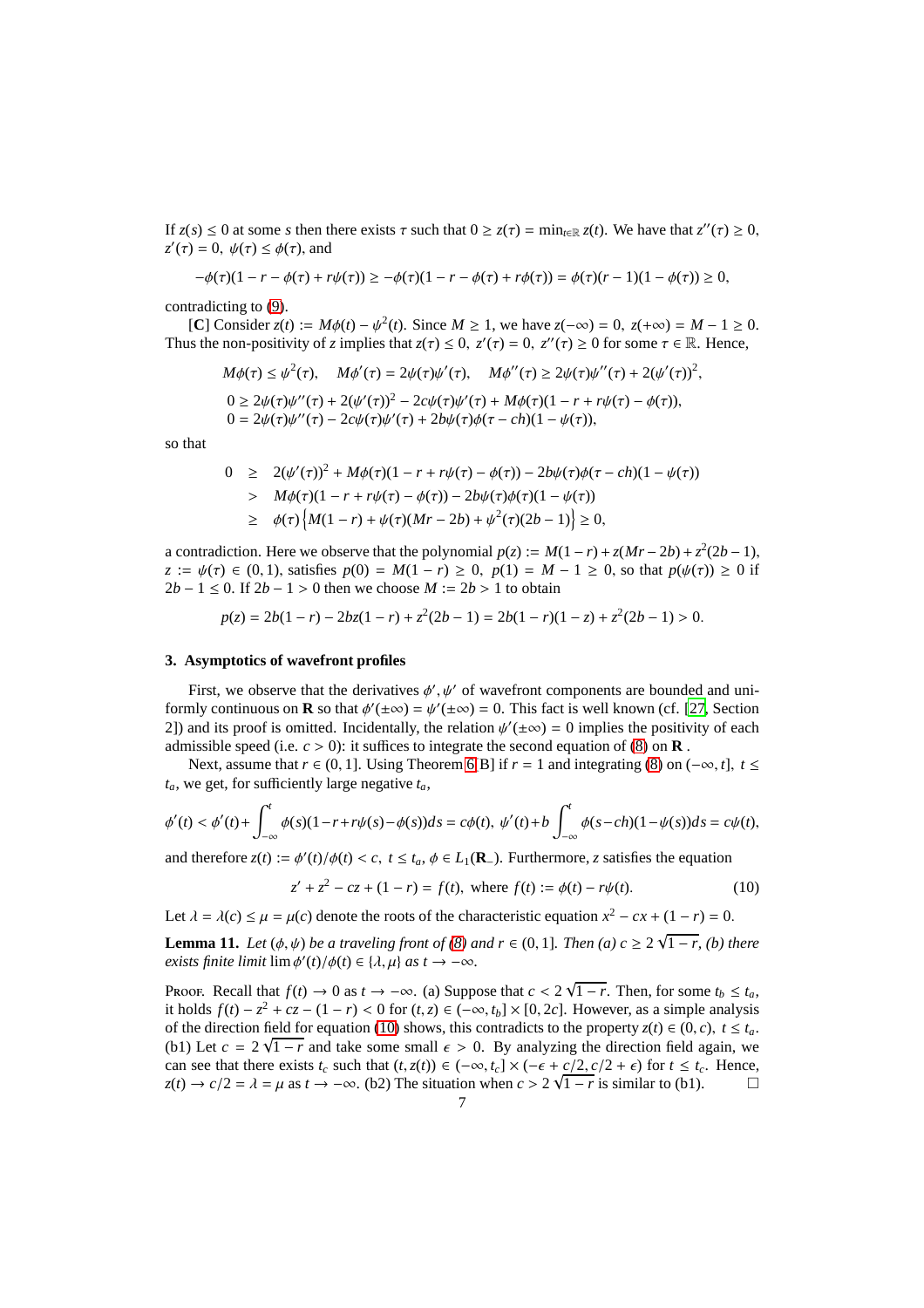<span id="page-7-3"></span>**Corollary 12.** *Let*  $r \in (0, 1)$ *. Then there are t*<sub>1</sub>*, m*  $\in \{0, 1\}$  *and*  $v(c) \in \{\lambda(c), \mu(c)\}\$  *such that*  $(\psi(t+t_1), \phi(t+t_1), \phi'(t+t_1)) = (-t)^m e^{\nu(c)t} (be^{-\nu(c)ch}/(1-r), 1, \nu(c))(1+o(1)), t \to -\infty.$ 

Proof. By Lemma [11,](#page-6-2)  $\phi(t)$ ,  $\phi'(t)$  decay exponentially at  $-\infty$ . Then  $\psi(t)$  has the same property due to Theorem [6\[](#page-3-2)A]. Therefore we can apply Proposition 7.2 from [\[18\]](#page-22-11) together with Theorem [6\[](#page-3-2)A] to system [\(8\)](#page-5-2) in order to obtain the above asymptotic formulas for  $\phi$ ,  $\phi'$ ,  $\psi$ . Note that  $m = 1$ only when  $c = 2 \sqrt{}$  $\overline{1-r}$ .

<span id="page-7-2"></span>**Lemma 13.** *Let*  $(\phi, \psi)$  *be a wavefront for*  $(8)$  *and*  $r > 1$ *. Then, for some*  $A > 0$ *, t<sub>2</sub>*  $\in \mathbb{R}$ *, and* small  $\sigma > 0$ , it holds  $\phi(t + t_2) = e^{\mu(c)t} + O(e^{(2c - \sigma)t})$ ,  $\psi(t + t_2) = Ae^{ct} + O(e^{(\mu(c) - \sigma)t})$ ,  $t \to -\infty$ .

Proof. Integrating the first equation of [\(8\)](#page-5-2) from  $-\infty$  to *t*, and using the inequality  $1 - r - \phi(t) +$  $r\phi(t) < 0$  for all large negative *t* (say, for  $t \leq T$  where, simplifying, we can take  $T = 0$ ), we obtain that  $\phi'(t) - c\phi(t) > 0$  for  $t \le 0$ . Thus  $\phi(t) < \phi(0)e^{ct}$ ,  $t \le 0$ . Similarly, from the second equation of [\(8\)](#page-5-2), we deduce  $\psi(t) > \psi(0)e^{ct}$ ,  $t \le 0$ . The latter equation can be written as  $\psi''(t) - c\psi'(t) = F(t)$ , where  $F(t) := b\phi(t - ch)(\psi(t) - 1) = O(e^{ct}), \psi(t), \psi'(t) = o(1), t \to -\infty$ . But then [\[18](#page-22-11), Proposition 7.1] guarantees that  $\psi(t)$ ,  $\psi'(t) = O(e^{(c-\sigma)t})$ ,  $t \to -\infty$ , for each small  $\sigma > 0$ . Now, writing the first equation of [\(8\)](#page-5-2) as  $\phi''(t) - c\phi'(t) + (1 - r)\phi(t) = G(t)$ , where  $G(t) = O(e^{(2c - \sigma)t})$ ,  $t \to -\infty$ , we find analogously that  $\phi(t) = Be^{\mu(c)t} + O(e^{(2c-\sigma)t})$ ,  $t \to -\infty$ , where  $\sigma > 0, B \ge 0$ . To prove that *B* > 0, it suffices to repeat the proof of Lemma [11](#page-6-2) (note that  $z(t)$  is bounded on **R**− because otherwise it blows up in a finite time). Hence,  $F(t) = O(e^{(\mu(c)t)})$ ,  $t \to -\infty$ ,  $\psi(t) > \psi(0)e^{ct}$ ,  $t \le 0$ ,  $\mu(c) > c$ . By [\[18,](#page-22-11) Proposition 7.1], this yields the required asymptotic formula for  $\psi$ .

Next, we consider the case when  $t \to +\infty$ . In order to linearize system [\(8\)](#page-5-2) along the positive steady state (1, 1), we use the change of variables  $\phi(t) = 1 - \xi(t)$ ,  $\psi(t) = 1 - \theta(t - ch)$ , which leads to

<span id="page-7-1"></span><span id="page-7-0"></span>
$$
\begin{cases} \xi''(t) - c\xi'(t) - \xi(t)(1 - \xi(t) + r\theta(t - ch)) + r\theta(t - ch) = 0, \\ \theta''(t) - c\theta'(t) - b\theta(t)(1 - \xi(t)) = 0. \end{cases}
$$
\n(11)

The characteristic equation  $(z^2 - cz - 1)(z^2 - cz - b) = 0$  for this system at the zero equilibrium has two positive ( $\zeta_2$ ,  $\zeta_2 = 0.5(c + \sqrt{c^2 + 4b})$ ) and two negative eigenvalues ( $\zeta_1$  and  $\zeta_1 = 0.5(c - \sqrt{c^2 + 4b})$ ) and two negative eigenvalues ( $\zeta_1$  and  $\zeta_1 = 0.5(c - \sqrt{c^2 + 4b})$ )  $c^2$  + 4*b*), respectively).

**Lemma 14.** *Let r* > 0*. Then for some appropriate*  $A \ge 0$ *, t<sub>0</sub>, d<sub>1</sub> <i>and small*  $\sigma > 0$ *, we have that*  $(\phi(t + t_0), \phi'(t + t_0)) = -A e^{\tilde{\zeta}_1 t}(1, \tilde{\zeta}_1) +$ 

$$
\begin{cases}\n(1 - re^{\zeta_1(t-ch)}/(b-1), -r\zeta_1 e^{\zeta_1(t-ch)}/(b-1)) + O(e^{(\zeta_1-\sigma)t}), & b \neq 1, \\
(1 - r(t+d)e^{\zeta_1(t-ch)}/(c-2\zeta_1), -r\zeta_1(t+d_1)e^{\zeta_1(t-ch)}/(c-2\zeta_1)) + O(e^{(\zeta_1-\sigma)t}), & b = 1,\n\end{cases}
$$
\n
$$
(\psi(t+t_0), \psi'(t+t_0)) = (1 - e^{\zeta_1(t-ch)}, -\zeta_1 e^{\zeta_1(t-ch)}) + O(e^{(\zeta_1-\sigma)t}), \ t \to +\infty.
$$

Proof. Since  $\theta(+\infty) = \xi(+\infty) = 0$  and the linear system  $y''(t) - cy'(t) - y(t) + rz(t - ch) = 0$ ,  $z''(t) - cz'(t) - bz(t) = 0$  possesses an exponentially dichotomy on **R**<sub>+</sub>, the perturbed system

$$
y''(t) - cy'(t) - y(t)(1 - \xi(t) + r\theta(t - ch)) + rz(t - ch) = 0, z''(t) - cz'(t) - bz(t)(1 - \xi(t)) = 0
$$

is also exponentially dichotomic on  $\mathbf{R}_+$ . As a consequence, we obtain that  $\theta(t)$ ,  $\theta'(t)$ ,  $\xi(t)$ ,  $\xi'(t)$  =  $O(e^{lt})$ ,  $t \to +\infty$ , for some negative *l*. Moreover, by applying the Levinson asymptotic integration theorem [\[6\]](#page-21-14) to the second equation of [\(11\)](#page-7-0), we find (cf. [\[7,](#page-21-12) Lemma 19]) that, for some  $t_0$ ,

$$
(\theta(t+t_0), \theta'(t+t_0)) = (e^{\zeta_1 t}(1+o(1)), -\zeta_1 e^{\zeta_1 t}(1+o(1))), t \to +\infty.
$$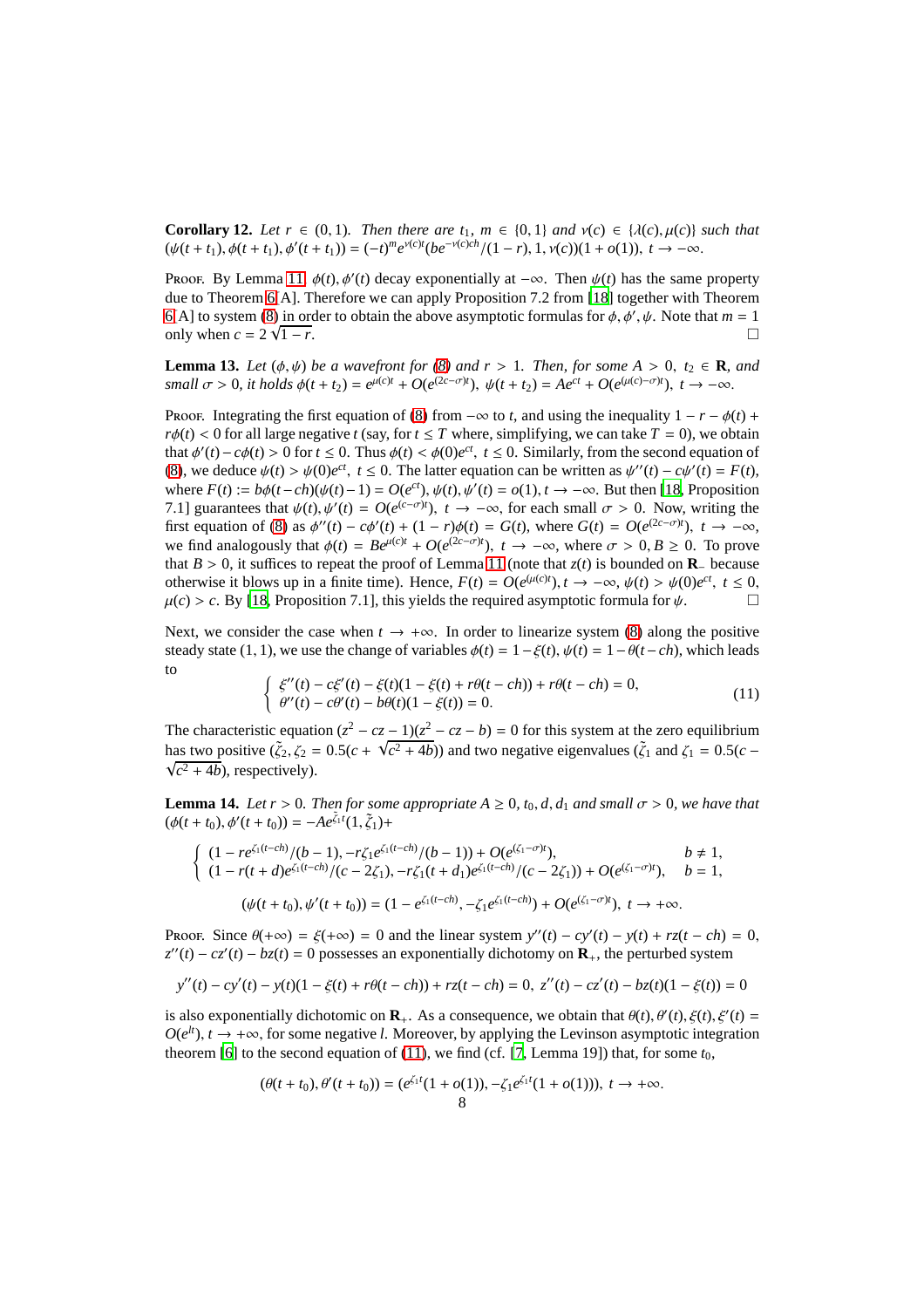Then [\[18,](#page-22-11) Proposition 7.2] applied to the second equation of [\(11\)](#page-7-0) yields the required estimation

<span id="page-8-1"></span>
$$
(\theta(t+t_0), \theta'(t+t_0)) = (e^{\zeta_1 t}, \zeta_1 e^{\zeta_1 t}) + O(e^{(\zeta_1 - \sigma)t}), \ t \to +\infty.
$$
 (12)

Let simplify [\(12\)](#page-8-1) by assuming  $t_0 = 0$ . If  $b \neq 1$  then  $\zeta_1 \neq \tilde{\zeta}_1$  and  $y = \xi(t) + re^{\zeta_1(t-ch)}/(b-1) = O(e^{lt})$ satisfies

<span id="page-8-2"></span>
$$
y''(t) - cy'(t) - y(t)(1 + m(t)) = O(e^{(\zeta_1 - \sigma)t}), \ t \to +\infty,
$$
\n(13)

where  $m(t) = O(e^{lt})$ . Applying again Proposition 7.2 from [\[18](#page-22-11)], we conclude that if  $\zeta_1 > \tilde{\zeta}_1$ (equivalently,  $b \in (0, 1)$ ) then  $y(t)$ ,  $y'(t) = O(e^{(\zeta_1 - \sigma')t})$  with  $\sigma' \in (0, \sigma)$  so that

$$
(\xi(t), \xi'(t)) = \frac{re^{\zeta_1(t-ch)}}{1-b}(1,\zeta_1) + O(e^{(\zeta_1-\sigma')t}), \ t \to +\infty.
$$

When  $\zeta_1 < \tilde{\zeta}_1$  (that is  $b > 1$ ), we find similarly that, for some  $A > 0$  and  $t \to +\infty$ ,

$$
0 < \xi(t) = Ae^{\tilde{\zeta}_1 t} + re^{\zeta_1(t-ch)}/(1-b) + O(e^{(\zeta_1 - \sigma')t}), \ \xi'(t) = A\tilde{\zeta}_1 e^{\tilde{\zeta}_1 t} + r\zeta_1 e^{\zeta_1(t-ch)}/(1-b) + O(e^{(\zeta_1 - \sigma')t}).
$$

Finally, if  $b = 1$  then  $\zeta_1 = \tilde{\zeta}_1$  and therefore

$$
y = \xi(t) + \frac{rte^{\zeta_1(t-ch)}}{2\zeta_1 - c} = O(e^{lt})
$$

satisfies [\(13\)](#page-8-2). As a consequence, we obtain (once more invoking [\[18](#page-22-11), Proposition 7.2]) that, for some real *d*, *d*<sub>2</sub>, it holds  $(\xi, \xi')(t) = r(t + d, \xi_1 t + d_2)e^{\xi_1(t - ch)}/(c - 2\xi_1) + O(e^{(\xi_1 - \sigma')t}), t \to +\infty$ . □

### <span id="page-8-0"></span>**4. Proof of Theorem [5](#page-3-1)**

The proof is based on the Berestycki-Nirenberg sliding solution argument. Let  $(\phi_1, \psi_1), (\phi_2, \psi_2)$ be two different (modulo translation) traveling fronts of  $(8)$  considered with  $h = 0$ . By Lemma [14,](#page-7-1) without restricting the generality, we may assume that  $\psi_1$  and  $\psi_2$  have the same first terms of their asymptotic expansions at +∞. In addition, due to Lemma [13](#page-7-2) (employed when  $r > 1$ ) and Corollary [12](#page-7-3) (for  $r < 1$ ), we can index  $\psi_j$  in such a way that either  $\psi_1(t) > \psi_2(t)$  on some infinite interval ( $-\infty$ , *T*] or  $\psi_1, \psi_2$  also have the same first asymptotic exponential terms at  $-\infty$  (recall that  $r \neq 1$ ). In each case, the closed set  $S := \{s : \psi_1(t + s) \geq \psi_2(t), t \in \mathbb{R} \} \neq \mathbb{R}$  is non-empty and contains finite  $s_* := \inf S$ . Similarly, there exists the leftmost  $t_*$  such that  $\phi_1(t+t_*) \geq \phi_2(t)$ ,  $t \in \mathbb{R}$ .

Let us show that actually  $s_* = 0$ . Indeed, if  $s_* > 0$  then, due to the chosen asymptotic behavior of  $\psi_i$  at  $\pm \infty$ , we find that, for each  $\varepsilon \in [0, s_*)$ , it holds  $\psi_1(t + s_* - \varepsilon) > \psi_2(t)$  for all  $t \in \mathbb{R}$  excepting *t* from some compact interval. This implies the existence of finite  $\bar{t}$  such that  $\delta(\bar{t}) = 0$ ,  $\delta''(\bar{t}) \geq 0$ ,  $\delta(t) := \psi_1(t + s_*) - \psi_2(t) \geq 0$ . If we suppose additionally that  $s_* \geq t_*$ then  $\phi_1(\bar{t} + s_*) - \phi_2(\bar{t}) > 0$ ,  $t \in \mathbb{R}$ . (Note that  $\phi_1(\bar{t} + s_*) - \phi_2(\bar{t}) = 0$  implies that  $s_* = t_*$  and  $\phi'_1(\bar{t} + s_*) - \phi'_2(\bar{t}) = 0$ . Since also  $\delta(\bar{t}) = 0 = \delta'(\bar{t}) = 0$ , the solution uniqueness theorem for [\(8\)](#page-5-2) assures that  $(\phi_1, \psi_1)(t + s_*) \equiv (\phi_2, \psi_2)(t)$ . But then we get from [\(8\)](#page-5-2) the following contradiction:

<span id="page-8-3"></span>
$$
0 = \delta''(\bar{t}) - c\delta'(\bar{t}) + b(\phi_1(\bar{t} + s_*) - \phi_2(\bar{t}))(1 - \psi_2(\bar{t})) > 0.
$$
 (14)

Hence, we have to consider the case when  $t_* > s_* > 0$  and  $\phi_1(\bar{t} + s_*) - \phi_2(\bar{t}) \leq 0$ . Note that  $\delta(\pm\infty) = 0, \delta(t) \ge 0$ , and therefore  $\delta(t)$  has at least two local maxima at some  $t_j$ :  $t_1 < \bar{t} < t_2$ . Since  $\delta''(t_j) \leq 0$ ,  $\delta'(t_j) = 0$ , estimations similar to [\(14\)](#page-8-3) shows that  $\phi_1(t_j + s_*) - \phi_2(t_j) \geq 0$ ,  $j = 1, 2$ .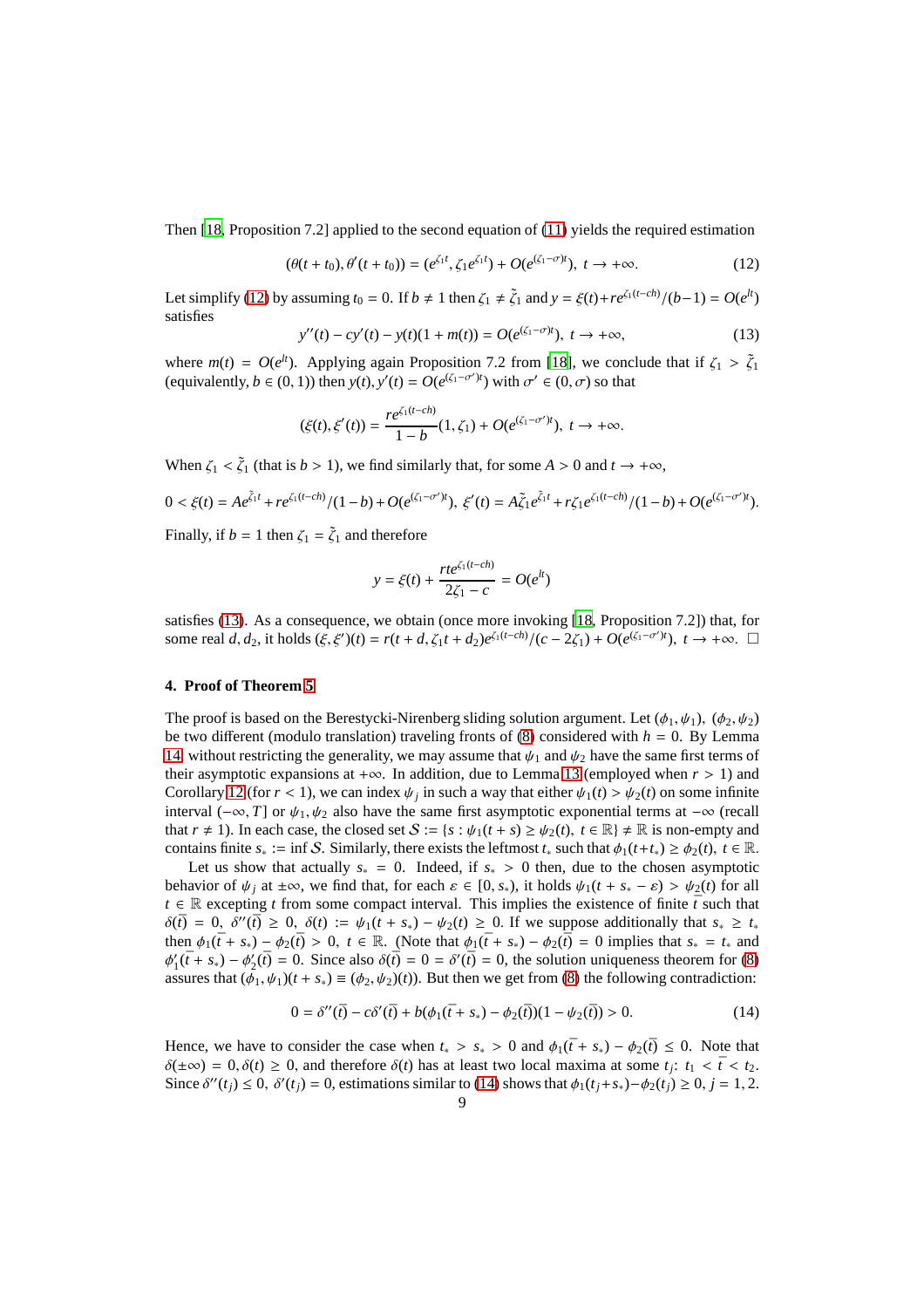Next, set  $S_a(t) := \phi_1(t + s_* + a) - \phi_2(t)$ . Functions  $S_a(t)$  are increasing in *a* and strictly positive on  $[t_1, t_2]$  for all large  $a > 0$ . On the other hand,  $S_0(t)$  has at least one zero on  $(t_1, t_2)$ . This means that for some  $a_* \ge 0$  and  $t_c \in (t_1, t_2)$  function  $S_*(t) := S_{a_*}(t)$  reaches at  $t_c$  its zero global minimum on  $[t_1, t_2]$ . Therefore  $S''_*(t_c) \ge 0, S'_*(t_c) = 0, S_*(t_c) = 0$ , so that, due to [\(8\)](#page-5-2),

<span id="page-9-0"></span>
$$
0 = S''_{*}(t_c) - cS'_{*}(t_c) + r\phi_2(t_c)(\psi_1(t_c + s_* + a_*) - \psi_2(t_c)) \ge 0.
$$
\n<sup>(15)</sup>

This shows that *a*<sup>∗</sup> = 0 and that

$$
\psi_1'(\bar{t} + s_*) - \psi_2'(\bar{t}) = \psi_1(\bar{t} + s_*) - \psi_2(\bar{t}) = \phi_1'(\bar{t} + s_*) - \phi_2'(\bar{t}) = \phi_1(\bar{t} + s_*) - \phi_2(\bar{t}) = 0.
$$

But then, by the uniqueness theorem for [\(8\)](#page-5-2),  $(\phi_1, \psi_1)(t + s_*) \equiv (\phi_2, \psi_2)(t)$ ,  $t \in \mathbb{R}$  contradicting to our choice of  $(\phi_j, \psi_j)$ . Therefore we conclude that  $s_* = 0$  and  $\delta(t) > 0$ ,  $t \in \mathbb{R}$ . In the remainder of the proof we will analyze three possible mutual positions of *t*<sup>∗</sup> and 0.

Case A:  $t_* < 0$ . Recall that  $\psi_1(t) > \psi_2(t)$ ,  $\phi_1(t + t_*) \ge \phi_2(t)$ . Due to the coincidence of the principal terms of asymptotic representations for  $\psi_1, \psi_2$  at + $\infty$ , we see that, for every small  $\delta \in$  $(0, |t<sub>*</sub>|)$  the graphs of functions  $\psi_1(t-\delta)$  and  $\psi_2(t)$  have at least one intersection on some interval [*T*, +∞). In fact, we may assume that  $\psi_1(T - \delta) > \psi_2(T)$  and  $\psi_1(t - \delta) < \psi_2(t)$ ,  $t \in [T_1, +\infty)$ , for some *T*<sub>1</sub> > *T*. It is clear also that  $\phi_1(t - \delta) > \phi_2(t)$  for all  $t \in \mathbb{R}$ . Next, we consider the family of functions  $\psi_1(t - \delta) + a$  and the following non-empty and closed set

$$
\mathfrak{A} := \{a \ge 0 : \psi_1(t - \delta) + a \ge \psi_2(t), \ t \in [T, +\infty)\}.
$$

Set  $a_* = \inf \mathfrak{A}$ , it is evident that  $a_* > 0$  and that  $w(t) := \psi_1(t - \delta) + a_* - \psi_2(t)$  has at least one zero *t*<sub>*p*</sub> ∈ (*T*, +∞), where, in addition,  $w'(t_p) = 0$ ,  $w''(t_p) \ge 0$ . But then, due to equations [\(8\)](#page-5-2),

$$
0 = w''(t_p) - cw'(t_p) + b\left(a_*\phi_2(t_p) + [\phi_1(t_p - \delta) - \phi_2(t_p)](1 - \psi_1(t_p - \delta))\right) > 0,
$$

a contradiction proving that  $t_* \geq 0$ . In fact, we have established a stronger result: for every  $\delta > 0$ , the inequality  $\phi_1(t - \delta) > \phi_2(t)$  does not hold on any infinite interval  $[T, +\infty)$ . As a consequence, there exists a minimal  $\rho \in [0, t_*]$  such that  $\phi_1(t + \rho) \ge \phi_2(t)$  for all  $t \in [T, +\infty)$ . That is, for every small  $\delta > 0$ , equation  $\phi_1(t + \rho - \delta) = \phi_2(t)$  has at least one root on  $(T, +\infty)$  (otherwise,  $\phi_1(t + \rho - \delta_i) < \phi_2(t)$ ,  $t > T$ , for some  $\delta_i \to 0$  and therefore  $\phi_1(t + \rho) \leq \phi_2(t)$ ,  $t \geq T$ , implying a contradiction:  $\phi_1(t + \rho) \equiv \phi_2(t), \psi_1(t + \rho) > \psi_2(t), t \geq T$ .

Case B:  $t_* = 0$ , so that  $\psi_1(t) > \psi_2(t), \phi_1(t) \ge \phi_2(t), t \in \mathbb{R}$ , and, for each  $\delta_k > 0$ , the inequalities  $\phi_1(t - \delta_1) > \phi_2(t)$ ,  $\psi_1(t - \delta_2) > \psi_2(t)$  do not hold on any interval  $[T, +\infty)$ . Now, it is easy to see that, in fact,  $S_*(t) := \phi_1(t) - \phi_2(t) > 0, t \in \mathbb{R}$ . Indeed, otherwise  $S_*(t_c) = 0$  for some  $t_c$  and thus we get a contradiction as in [\(15\)](#page-9-0), where  $s_* = a_* = 0$  should be taken. Hence, for a fixed *T* and for small  $\delta > 0$ , each difference  $\psi_1(t-\delta) - \psi_2(t)$ ,  $\phi_1(t-\delta) - \phi_2(t)$  has at least one zero on [*T*, +∞). We can choose large *T* and small  $\delta > 0$  in such a way that

<span id="page-9-1"></span>
$$
\phi_2(T) - 2r(1 - \psi_1(T - \delta)) > 0, \quad \psi_1(T - \delta) > \psi_2(T), \quad \phi_1(T - \delta) > \phi_2(T) > 2/3. \tag{16}
$$

In the next stage of the proof, we apply the sliding solution argument to the families  $\epsilon + \psi_1(t - \delta)$ and  $2\epsilon r + \phi_1(t - \delta)$ . It is clear that the sets

$$
\mathcal{E}_1 := \{ \epsilon \ge 0 : \epsilon + \psi_1(t - \delta) \ge \psi_2(t), \ t \in [T, +\infty) \},
$$
  

$$
\mathcal{E}_2 := \{ \epsilon \ge 0 : 2\epsilon r + \phi_1(t - \delta) \ge \phi_2(t), \ t \in [T, +\infty) \}
$$
  
10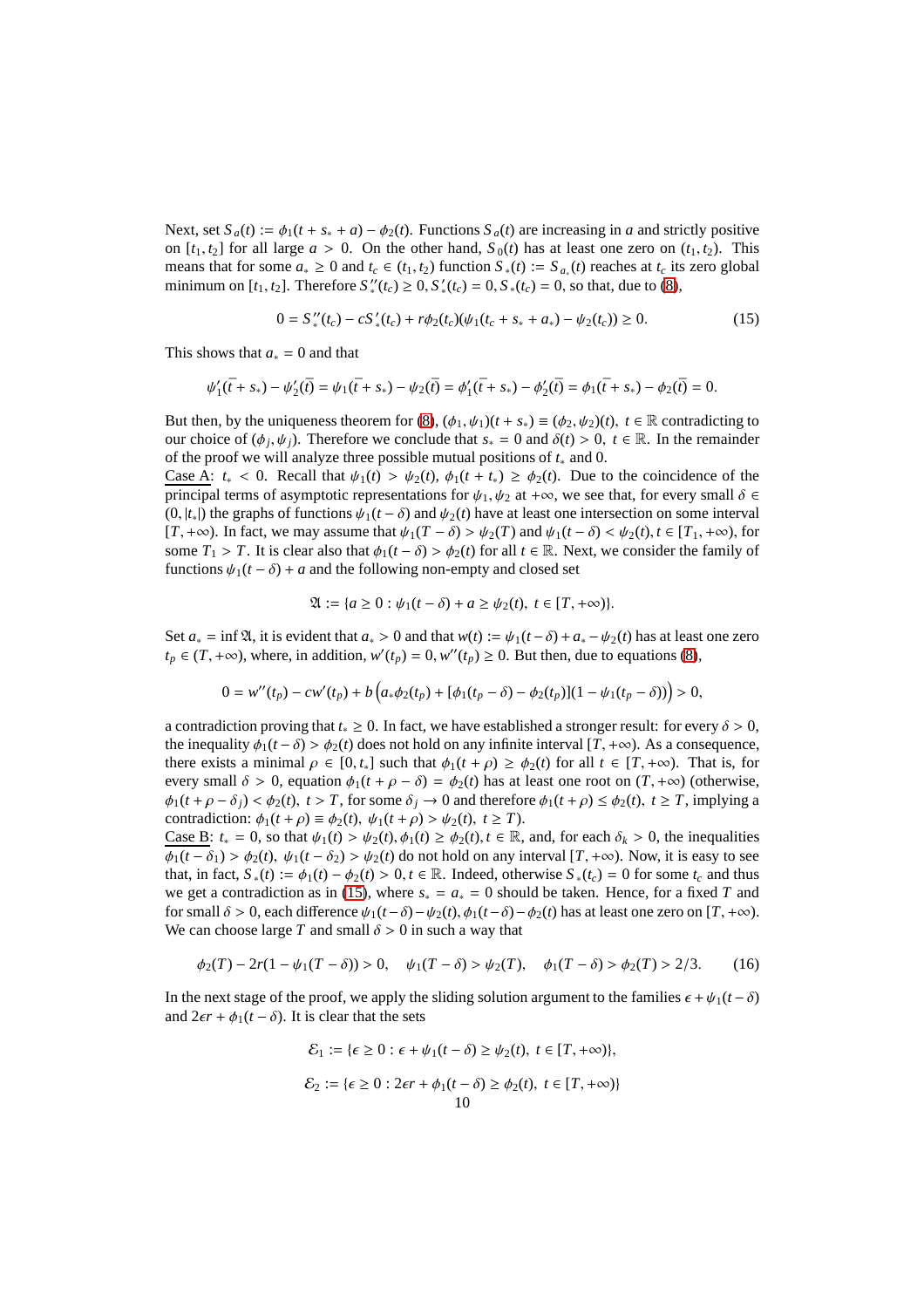are closed and non-empty, and that  $e_j = \inf \mathcal{E}_j$  are positive. Suppose first that  $e_1 \ge e_2$ . The difference  $\gamma(t) := e_1 + \psi_1(t - \delta) - \psi_2(t)$  reaches its global minimum at some point  $t_m > T$  where  $\gamma(t_m) = \gamma'(t_m) = 0$  and  $\gamma''(t_m) \ge 0$ . We also have that

$$
2e_1r + \phi_1(t_m - \delta) \ge 2e_2r + \phi_1(t_m - \delta) \ge \phi_2(t_m).
$$

Therefore, using [\(8\)](#page-5-2) again, we find that

$$
0 = \gamma''(t_m) - c\gamma'(t_m) + b[e_1\phi_2(t_m) + (\phi_1(t_m - \delta) - \phi_2(t_m))(1 - \psi_1(t_m - \delta))] \ge
$$
  

$$
be_1[\phi_2(t_m) - 2r(1 - \psi_1(t_m - \delta))] > be_1[\phi_2(T) - 2r(1 - \psi_1(T - \delta))] > 0,
$$

a contradiction. So  $e_1 < e_2$  and the difference  $\alpha(t) := 2e_2r + \phi_1(t - \delta) - \phi_2(t)$  reaches its global minimum at some point  $t_n > T$  where  $\alpha(t_n) = \alpha'(t_n) = 0$  and  $\alpha''(t_n) \ge 0$ . We also have that

$$
e_2 + \psi_1(t_n - \delta) > e_1 + \psi_1(t_n - \delta) \ge \psi_2(t_n).
$$

But then, after invoking [\(8\)](#page-5-2), we get a contradiction:

$$
0 = \alpha''(t_n) - c\alpha'(t_n) + r\phi_1(t_n - \delta)[2e_2 + \psi_1(t_n - \delta) - \psi_2(t_n)] +
$$

$$
2e_2r(r-1+\phi_1(t_n-\delta)+2e_2r-r\psi_2(t_n))>2e_2r(r(1-\psi_2(t_n))-1+1.5\phi_1(t_n-\delta)+2e_2r)>0.
$$

Case C:  $t_* > 0$ . For a fixed large  $T > 0$ , we consider  $\phi_1(t + \rho)$  where  $\rho \in [0, t_*]$  was defined in the last lines of subsection 'Case A'. Then  $\psi_1(t+\rho) > \psi_2(t)$ ,  $t \in \mathbb{R}$ , and, for each small  $\delta > 0$ , the equation  $\phi_1(t + \rho - \delta) = \phi_2(t)$  has at least one root on  $(T, +\infty)$ . From this point we can follow the proof given in Case B (beginning from [\(16\)](#page-9-1)). Actually, it will be literally the same proof if  $\rho = 0$ . If  $\rho > 0$  we have to replace, starting from [\(16\)](#page-9-1),  $\phi_1(t-\delta)$ ,  $\psi_1(t-\delta)$  with  $\phi_1(t+\rho-\delta)$ ,  $\psi_1(t+\rho-\delta)$ . Note also that  $e_1 = 0, e_2 > 0$  if  $\delta \in (0, \rho)$ .

#### **5. Regular super-solutions and proof of Theorems [7,](#page-3-0) [8](#page-4-1)**

Assume that  $r > 0$  and  $c^2 > 4(1 - r)$ . Recall that  $\lambda = \lambda(c) < \mu = \mu(c)$  denote the real roots of the characteristic equation  $\chi(z, c) := z^2 - cz + (1 - r) = 0$ . Fix some positive  $v \in (\lambda, \mu)$ . If *r* ∈ (0, 1) then we define *k* as the maximal positive integer such that  $k\lambda \leq \nu$  and  $(k + 1)\lambda > \nu$ . Obviously, if  $k > 1$  then we have  $\chi(j\lambda, c) < 0$  for all  $j = 2, ..., k$ .

#### <span id="page-10-0"></span>*5.1. Regular super-solutions and a preparatory theorem*

To prove the existence of monostable fronts, we will use Wu and Zou version [\[27](#page-22-4)] of the upper and lower solutions method. Below, we propose a trick which increases the effectiveness of this approach for the BZ system. We will show that it suffices to find only two solutions (instead of four ones which must agree amongst themselves) of a system of differential inequalities.

<span id="page-10-1"></span>**Definition 15.** Assume that continuous and piece-wise  $C^1$ −*smooth functions*  $\psi_+$ ,  $\phi_+$  *are positive and have positive derivatives in some neighborhoods*  $O_1$ ,  $O_2$  *of the sets* ( $-\infty$ ,  $t_1$ ], ( $-\infty$ ,  $t_2$ ], *respectively. We admit here that*  $(\psi'_+, \phi'_+)$  *has a finite set*  $\mathcal{D} = \{d_1 < d_2 < ... < d_M\}$ ,  $d_M <$ min{*t*<sub>1</sub>, *t*<sub>2</sub>}, *of the discontinuity points and one-sided derivatives of*  $\psi_+$ ,  $\phi_+$  *satisfy*  $\psi'_+(d_j-)$  >  $\psi'_{+}(d_j+), \, \phi'_{+}(d_j-) > \phi'_{+}(d_j+).$  Suppose also that  $\psi_{+}(-\infty) = \phi_{+}(-\infty) = 0, \, \psi_{+}(t_1) = \phi_{+}(t_2) = 1,$ *and that*  $\psi_+$ ,  $\phi_+$  *are C*<sup>2</sup>−*smooth in some vicinities of t*<sub>1</sub>, *t*<sub>2</sub> *and that*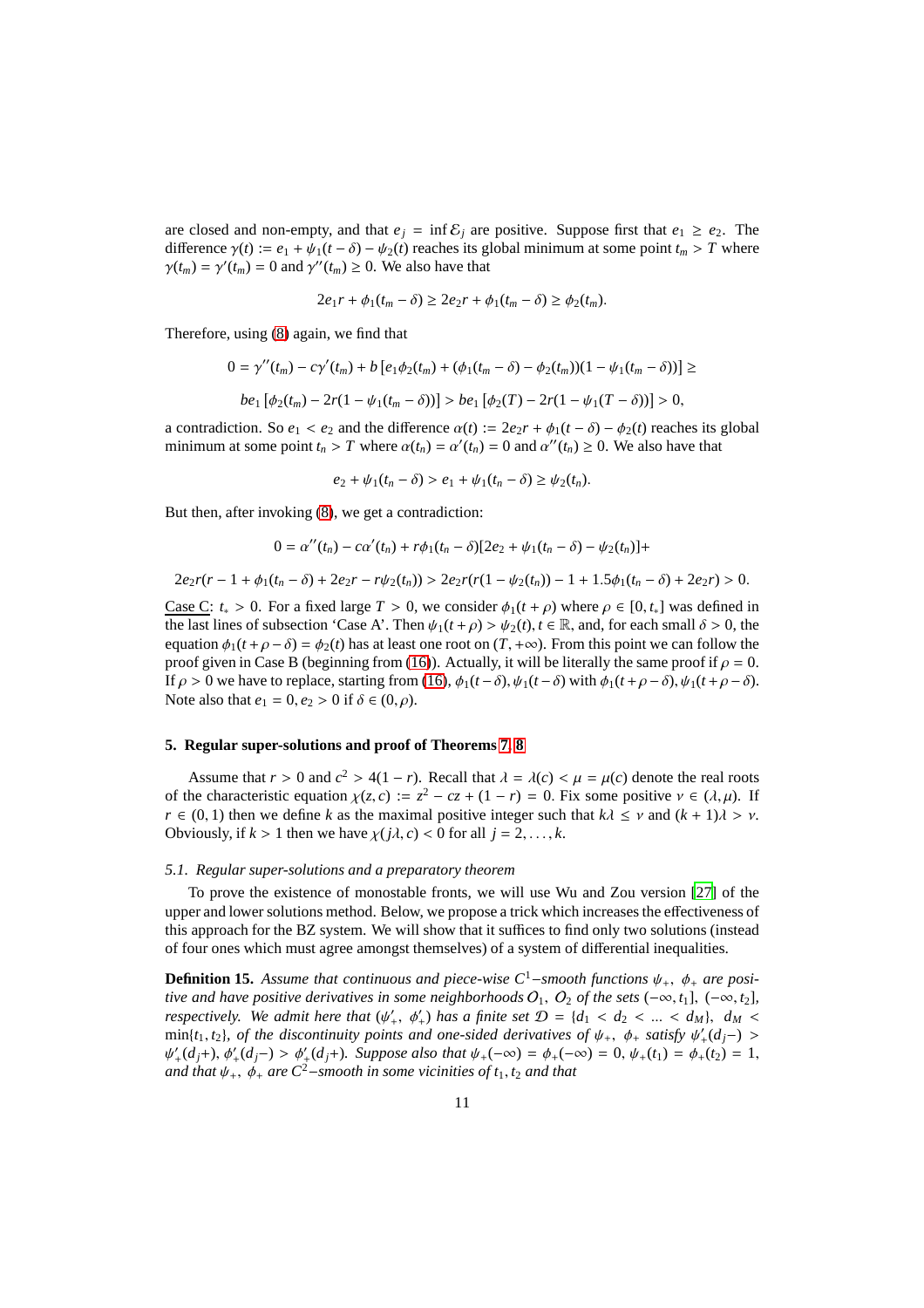**D1.** *For a fixed positive*  $v \in (\lambda, \mu)$ *,*  $m \in \{0, 1\}$ *<i>, and some positive constants*  $C_1$ *,*  $\epsilon$ *, it holds* 

$$
\psi_+(t) = O(te^{\nu t}), \ \ (\phi_+(t), \phi_+'(t), \phi_+''(t)) = C_1(-t)^m e^{\nu t} (1, \nu, \nu^2) (1 + o(1)), \ t \to -\infty.
$$

**D2.** *If*  $t \leq min\{t_1, t_2\}$ ,  $t \notin \mathcal{D}$ , then

<span id="page-11-1"></span>
$$
\begin{cases}\n\Lambda_1(\phi_+, \psi_+)(t) := \phi_+^{\prime\prime}(t) - c\phi_+'(t) + \phi_+(t)(1 - r - \phi_+(t) + r\psi_+(t)) < 0, \\
\Lambda_2(\phi_+, \psi_+)(t) := \psi_+^{\prime\prime}(t) - c\psi_+'(t) + b\phi_+(t - ch)(1 - \psi_+(t)) < 0.\n\end{cases} \tag{17}
$$

**D3.** *If*  $t_1 < t_2$  *then*  $\phi''_+(t) - c\phi'_+(t) + \phi_+(t)(1 - \phi_+(t)) < 0, t \in [t_1, t_2]$ .

**D4.** *If*  $t_1 > t_2$  *then*  $\psi''_+(t) - c\psi'_+(t) + b \min\{1, \phi_+(t - ch)\}(1 - \psi_+(t)) < 0, t \in [t_2, t_1].$ 

*We will call such* (ψ+, φ+) *a regular super-solution for [\(8\)](#page-5-2). Observe that we may suppose that*  $\phi_+$  *is defined, strictly increasing and smooth on*  $[t_2, +\infty)$ *, this fact is implicitly used in* **D4***.* 

**Remark 16.** *Suppose that*  $\phi_+, \psi_+$  *are increasing and that inequalities* [\(17\)](#page-11-1) *hold for all*  $t \leq$ max $\{t_1, t_2\}$ . Then conditions **D3**, **D4** are satisfied automatically. Indeed, in case **D3**, we have *that*  $\Lambda_1(\phi_+, 1) \leq \Lambda_1(\phi_+, \psi_+) < 0$ ,  $t \in [t_1, t_2]$ , while, in case **D4***,* 

$$
\psi''_+(t) - c\psi'_+(t) + b\min\{1, \phi_+(t-ch)\}(1 - \psi_+(t)) \le \Lambda_2(\phi_+, \psi_+) < 0, \ t \in [t_2, t_1].
$$

Note that the upper solutions for the BZ system proposed in earlier works (e.g. see [\[17,](#page-22-7) [27](#page-22-4)]) have 'correct' behavior at −∞ and therefore do not satisfy condition **D1**. 'Correct' here means 'asymptotically similar to the true wavefront' (i.e. satisfying [\(5\)](#page-4-3), [\(6\)](#page-4-4)).

<span id="page-11-0"></span>**Theorem 17.** *Suppose that for given parameters b, c* >  $2\sqrt{1-r}$ ,  $r \in (0,1]$ ,  $h \ge 0$ , system [\(8\)](#page-5-2) *has a regular super-solution* ( $\psi_+$ ,  $\phi_+$ ). Then there exists a monotone wavefront for [\(2\)](#page-1-1) moving at *the velocity c and satisfying [\(5\)](#page-4-3), [\(6\)](#page-4-4).*

<span id="page-11-6"></span>To prove Theorem [17,](#page-11-0) we will need several auxiliary statements. The first of them can be viewed as a variant of the Perron theorem for piece-wise continuous solutions, cf. [\[5,](#page-21-11) [7\]](#page-21-12). **Lemma 18.** Let  $\psi$  :  $\mathbf{R} \to \mathbf{R}$  *be a bounded classical solution of the impulsive equation* 

<span id="page-11-3"></span>
$$
\psi'' + A\psi' + B\psi = f(t), \quad \Delta\psi|_{t_j} = \alpha_j, \quad \Delta\psi'|_{t_j} = \beta_j,
$$
\n(18)

*where*  $\{t_i\}$  *is a finite increasing sequence,*  $f: \mathbf{R} \to \mathbf{R}$  *is bounded and continuous at every*  $t \neq t_i$  $\int \frac{dx}{dt}$  :=  $w(t_j+) - w(t_j-)$ . Assume that  $\xi_1 < 0 < \xi_2$  are real roots of  $z^2 + Az + B = 0$ . Then

<span id="page-11-2"></span>
$$
\psi(t) = \frac{1}{\xi_1 - \xi_2} \left( \int_{-\infty}^t e^{\xi_1(t-s)} f(s) ds + \int_t^{+\infty} e^{\xi_2(t-s)} f(s) ds \right) + \frac{1}{\xi_2 - \xi_1} \left[ \sum_{t < t_j} e^{\xi_2(t-t_j)} (\xi_1 \alpha_j - \beta_j) + \sum_{t > t_j} e^{\xi_1(t-t_j)} (\xi_2 \alpha_j - \beta_j) \right], \quad t \neq t_j.
$$
\n(19)

<span id="page-11-5"></span>Proof. It is straightforward to check that  $\psi$  defined by [\(19\)](#page-11-2) verifies equation [\(18\)](#page-11-3).

**Lemma 19.** *For r* ∈ (0, 1)*, set*  $a_1 := 1$ *,*  $b_1 := be^{-\lambda ch}/(1 - r)$ *. There are functions* 

$$
\begin{array}{lll} \phi_A(t) & := & A(a_1e^{\lambda t} + a_2e^{2\lambda t} + \dots + a_ke^{k\lambda t}), \\ \psi_A(t) & := & A(b_1e^{\lambda t} + b_2e^{2\lambda t} + \dots + b_ke^{k\lambda t}), \end{array}
$$

*and a polynomial*  $P(x, y)$  *such that, for all*  $t \in \mathbf{R}$ *,* 

<span id="page-11-4"></span>
$$
\begin{cases}\n\phi''_A(t) - c\phi'_A(t) + \phi_A(t)(1 - r - \phi_A(t) + r\psi_A(t)) = A^2 P(e^{\lambda t}, A)e^{\lambda(k+1)t}, \\
\psi''_A(t) - c\psi'_A(t) + b\phi_A(t - ch) = 0.\n\end{cases}
$$
\n(20)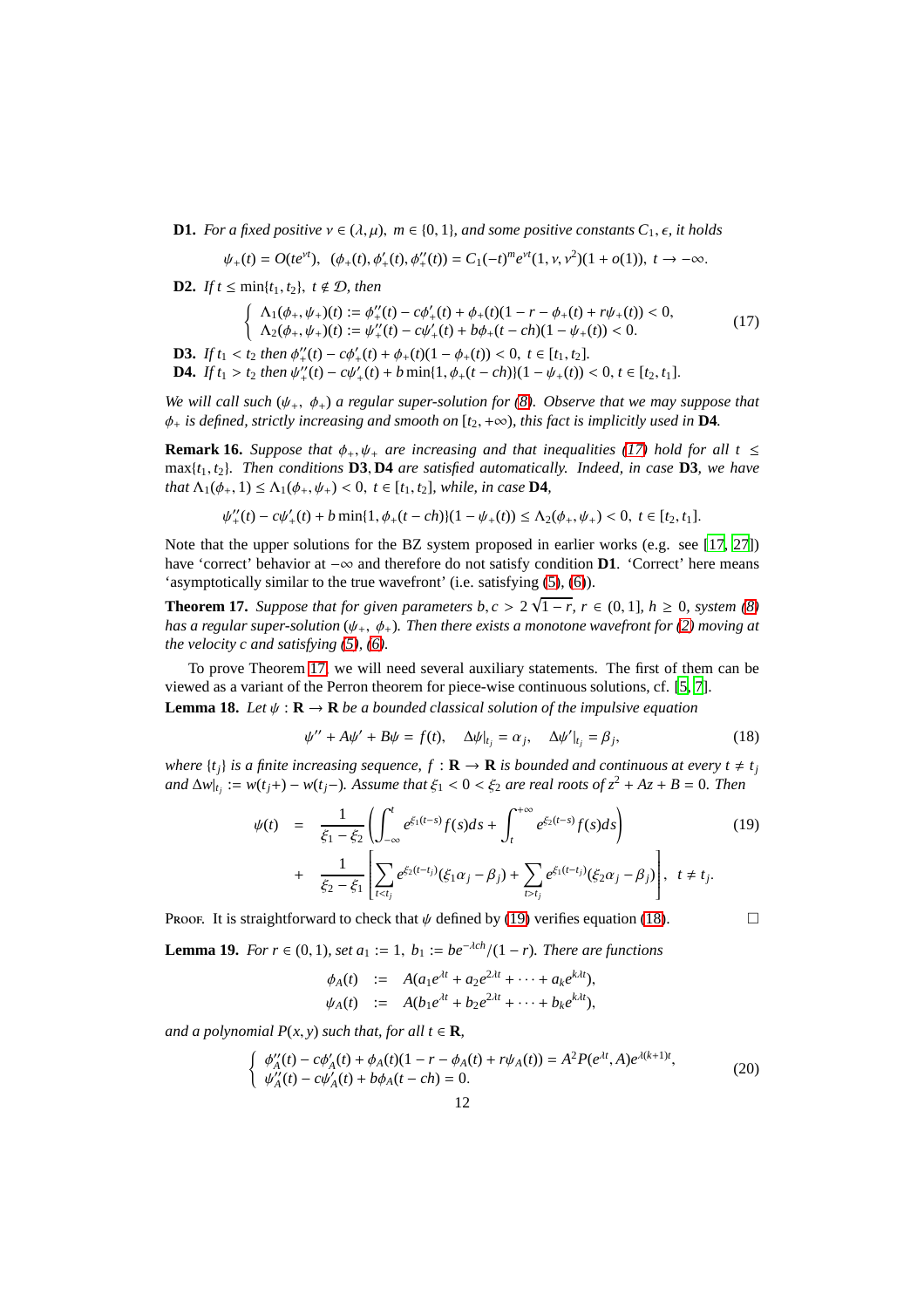Proof. Indeed, for a suitable polynomial  $P(x, y)$ , we have that

$$
\phi''_A(t) - c\phi'_A(t) + \phi_A(t)(1 - r - \phi_A(t) + r\psi_A(t))
$$
  
=  $A \sum_{j=1}^k (\chi(j\lambda, c)a_j - \sum_{\substack{p+q=j\\p+q=j}} A a_p (a_q - rb_q))e^{j\lambda t} + A^2 P(e^{\lambda t}, A)e^{\lambda(k+1)t}$ , and  
 $\psi''_A(t) - c\psi'_A(t) + b\phi_A(t - ch) = A \sum_{j=1}^k [\chi(j\lambda, c)b_j + (ba_je^{-j\lambda ch} + (r-1)b_j)]e^{j\lambda t}$ .

In order to obtain [\(20\)](#page-11-4), we define recursively ( $j = 2, ..., k$ )

$$
a_1 = 1, b_1 = \frac{be^{-\lambda ch}}{1 - r}, \ a_j = A \frac{\sum_{p+q=j} a_p (a_q - rb_q)}{\chi(j\lambda, c)}, \ b_j = \frac{ba_j e^{-j\lambda ch}}{1 - r - \chi(j\lambda, c)}.
$$

<span id="page-12-0"></span>**Remark 20.** *It is easy to see that, for some rational functions*  $a_j(b, r, \lambda, c, \tau)$  *and*  $b_j(b, r, \lambda, c, \tau)$ *, it holds*

$$
a_j = A^{j-1}a_j(b, r, \lambda, c, e^{-\lambda ch}), b_j = A^{j-1}b_j(b, r, \lambda, c, e^{-\lambda ch}).
$$

*Therefore*  $A^{-1}(\phi_A(t), \psi_A(t)) = (1, be^{-\lambda ch}(1 - r)^{-1})e^{\lambda t} + AO(e^{2\lambda t}), t \to -\infty$ . *This implies that for*  $every \tau_0 \in \mathbf{R}$  *there exists*  $A_0 > 0$  *such that*  $\phi_A$ ,  $\psi_A$ ,  $\phi'_A$ ,  $\psi'_A$  are positive for all  $t \le \tau_0$ ,  $A \in (0, A_0]$ . In *addition, the derivatives of*  $\phi_A$ ,  $\psi_A$  *have the property*  $\lim_{A\to 0+} (\phi_A^{(k)}$  $\mathcal{A}_{A}^{(k)}(t), \psi_{A}^{(k)}(t) = (0, 0), k = 0, 1, 2,$ *uniformly on*  $(-\infty, \tau_0]$ *.* 

Next, in order to get an analog of  $\phi_A$ ,  $\psi_A$  when  $r = 1$ , we consider the functions

$$
\begin{array}{rcl}\n\phi_T(t) & := & \frac{2c^2/b}{t^2} + \frac{\mathcal{A}\ln(-t)}{t^3} + \frac{T\ln^2(-t)}{t^4}, \\
\psi_Q(t) & := & -\frac{2c}{t} + \frac{C\ln(-t)}{t^2} + \frac{\mathcal{F}}{t^2} + \frac{Q\ln^2(-t)}{t^3}, \quad t < -e,\n\end{array}
$$

which coefficients  $A, C, F$  depend only on  $c, b, h$  and are defined explicitly by

$$
\mathcal{A} := -\frac{8c}{3b}(c^2(1+h+\frac{1}{b})-4), \ C := \frac{4}{3}(c^2(1+h+\frac{1}{b})-4), \text{ (so that } b\mathcal{A} + 2cC = 0);
$$
\n
$$
\mathcal{F} := \frac{2}{3}(c^2(\frac{1}{b}-2-2h)-1) \left( = \frac{2c^2}{b}-6+\frac{b}{2c}\mathcal{A} = 2(1-c^2-c^2h)+\frac{1}{2}C \right).
$$

Since

$$
\frac{1}{(t-ch)^m} = \frac{1}{t^m} + \frac{mch}{t^{m+1}} + O\left(\frac{1}{t^{m+2}}\right), \quad \frac{\ln^k(ch-t)}{(t-ch)^m} = \frac{\ln^k(-t)}{t^m} \left(1 + \frac{mch}{t} + O\left(\frac{1}{t\ln(-t)}\right)\right)
$$

at  $t = -\infty$ , we find that

$$
\phi_T(t-ch) \quad := \quad \frac{2c^2/b}{t^2} + \frac{\mathcal{A}\ln(-t)}{t^3} + \frac{4c^3h/b}{t^3} + \frac{T\ln^2(-t)}{t^4} \left(1 + O(\frac{1}{t})\right) + O\left(\frac{\ln(-t)}{t^4}\right).
$$

Then a straightforward computation shows that

$$
R_1(t) := \phi_T''(t) - c\phi_T'(t) + \phi_T(t)(\psi_Q(t) - \phi_T(t)) = r_{11}\frac{\ln^2(-t)}{t^5} + r_{12}\frac{\ln(-t)}{t^5} + \frac{O(1)}{t^5},
$$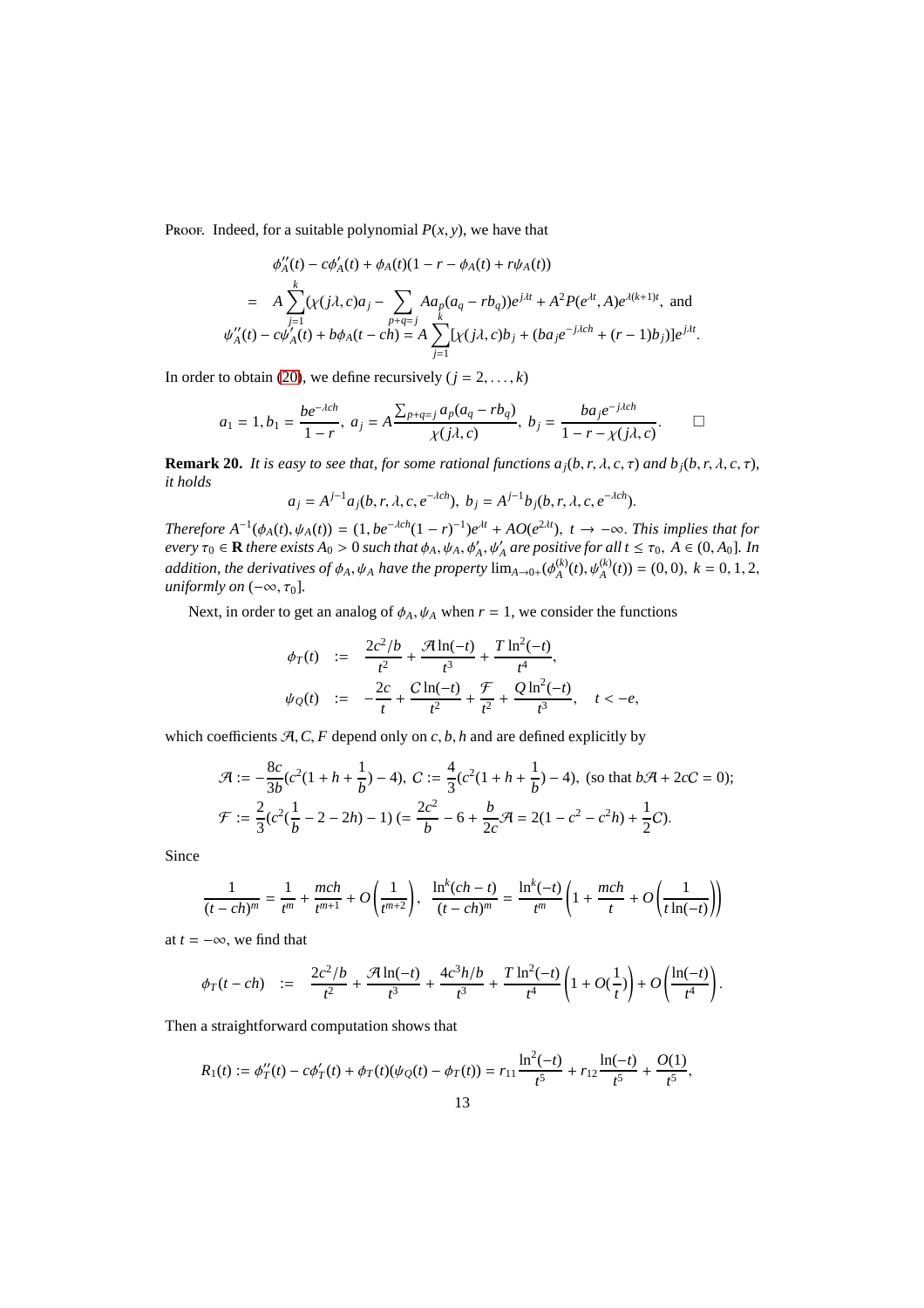where

<span id="page-13-1"></span>
$$
r_{11} := 2cT + 2c^2Q/b + \mathcal{A}C, \quad r_{12} := 12\mathcal{A} + \mathcal{A}F - 4\mathcal{A}c^2/b - 2cT;
$$

and 
$$
R_2(t) := \psi''_Q(t) - c\psi'_Q(t) + b\phi_T(t - ch)(1 - \psi_Q(t)) = r_{21}\frac{\ln^2(-t)}{t^4} + r_{22}\frac{\ln(-t)}{t^4} + \frac{O(1)}{t^4},
$$

with  $r_{21} := bT + 3cQ$ ,  $r_{22} := 6C(1 - c^2) + 3bch\mathcal{A} - 2cQ$ .

**Lemma 21.** *There exist T*, *Q* and  $\sigma = \sigma(T, Q, c, b, h) > e$  such that  $\phi_T(t) > 0$ ,  $\psi_O(t) > 0$  and  $R_1(t) < 0, R_2(t) < 0$  *for all*  $t \le -\sigma$ *.* 

Proof. Take *T*, *Q* such that  $r_{11} > 0$  and  $r_{21} < 0$ . Then it is easy to see that there is  $\sigma =$  $\sigma(T, Q, c, b, h) > e$  such that  $t^2 \phi_T(t) > 0$ ,  $t^5 R_1(t) > 0$  and  $t \psi_Q(t) < 0$ ,  $t^4 R_2(t) < 0$  for  $t < -\sigma$ .  $\Box$ 

<span id="page-13-2"></span>**Lemma 22.** *For every*  $\epsilon > 0$  *there are*  $T_n, Q_n$  *sufficiently large in absolute value and*  $\sigma_n =$  $\sigma(T_n, Q_n, c, b, h) < -e$ , such that the above defined functions  $\phi_{T_n}, \psi_{Q_n}$ 

- *I. are positive and strictly increasing on the interval*  $(-\infty, \sigma_n]$ *;*
- *II. are strictly decreasing on the interval*  $(\sigma_n, \sigma_n + ch)$ *;*
- *III.*  $\phi'_{T_n}(\sigma_n) = \psi'_{Q_n}(\sigma_n) = 0$  *and*  $\phi_{T_n}(\sigma_n) + \psi_{Q_n}(\sigma_n) < \epsilon$ ;
- *IV.*  $R_1(t) > 0$  *and*  $R_2(t) > 0$  *for all*  $t \leq \sigma_n$ *.*

Proof. Take  $\kappa_n \in [0.34, 0.98] \subset (1/3, 1)$  and consider the sequences  $T_n \to -\infty$ ,  $Q_n = -\kappa_n bT_n/c \to$ +∞. It is easy to see that  $r_{11}$  < 0 and  $r_{21}$  > 0 for all sufficiently large *n*.

Now, it is clear that, for a given fixed interval  $[z, -e]$ , we have that  $\phi_T(t) < 0, t \in [z, -e]$  for all sufficiently large negative *T*. On the other hand, for each *T*, function  $\phi_T$  is positive and strictly increasing on some interval  $(-\infty, v]$ . These simple observations show that to every positive  $\epsilon$ we can indicate  $T_0 < 0$  such that, for each  $T \leq T_0$ , the functions  $\phi_T$ ,  $\phi'_T$  are positive on some maximal interval  $(-\infty, \sigma_1(T))$  and  $\phi_T(\sigma_1) < \epsilon/2$ ,  $\phi'_T(\sigma_1) = 0$ . The equation  $\phi'_T(\sigma_1) = 0$  can be written as  $T = \Gamma_1(\sigma)$  with  $\Gamma_1$  satisfying

<span id="page-13-0"></span>
$$
\Gamma_1(\sigma_1) := -\frac{c^2}{b} \frac{\sigma_1^2}{\ln^2(-\sigma_1)} (1 + o(1)), \ \sigma_1 \to -\infty,
$$
\n(21)

and strictly increasing on some maximal interval  $(-\infty, \gamma_1(c, b, h))$ . Hence, we see that  $\sigma_1$  =  $\sigma_1(T)$  depends continuously on *T* and monotonically converges to  $-\infty$  as  $T \to -\infty$ .

Furthermore, since the equation  $T = \Gamma_1(\sigma_1)$  has only one root  $\sigma_1 \in (-\infty, \gamma_1(c, b, h)]$ , we may suppose that  $\phi'_T(\sigma) < 0$  for all  $\sigma \in (\sigma_1, \sigma_1 + ch]$ .

Using [\(21\)](#page-13-0) and the monotonicity of  $\Gamma_1$ , one can readily establish that

$$
\sigma_1(T) = -\frac{\sqrt{-Tb}\ln(-T)}{2c}(1+o(1)), \quad T \to -\infty.
$$

Similarly, there is  $Q_0 > 0$  such that, for each  $Q \geq Q_0$ , the functions  $\psi_Q, \psi_Q'$  are positive on some maximal interval  $(-\infty, \sigma_2(Q))$  and  $\psi_Q(\sigma_2) < \epsilon/2$ ,  $\psi'_Q(\sigma_2) = 0$ . Equation  $\psi'_Q(\sigma_2) = 0$  can be written as  $Q = \Gamma_2(\sigma_2)$  where

$$
\Gamma_2(\sigma_2) = \frac{2c}{3} \frac{\sigma_2^2}{\ln^2(-\sigma_2)} (1 + o(1)), \ \sigma_2 \to -\infty,
$$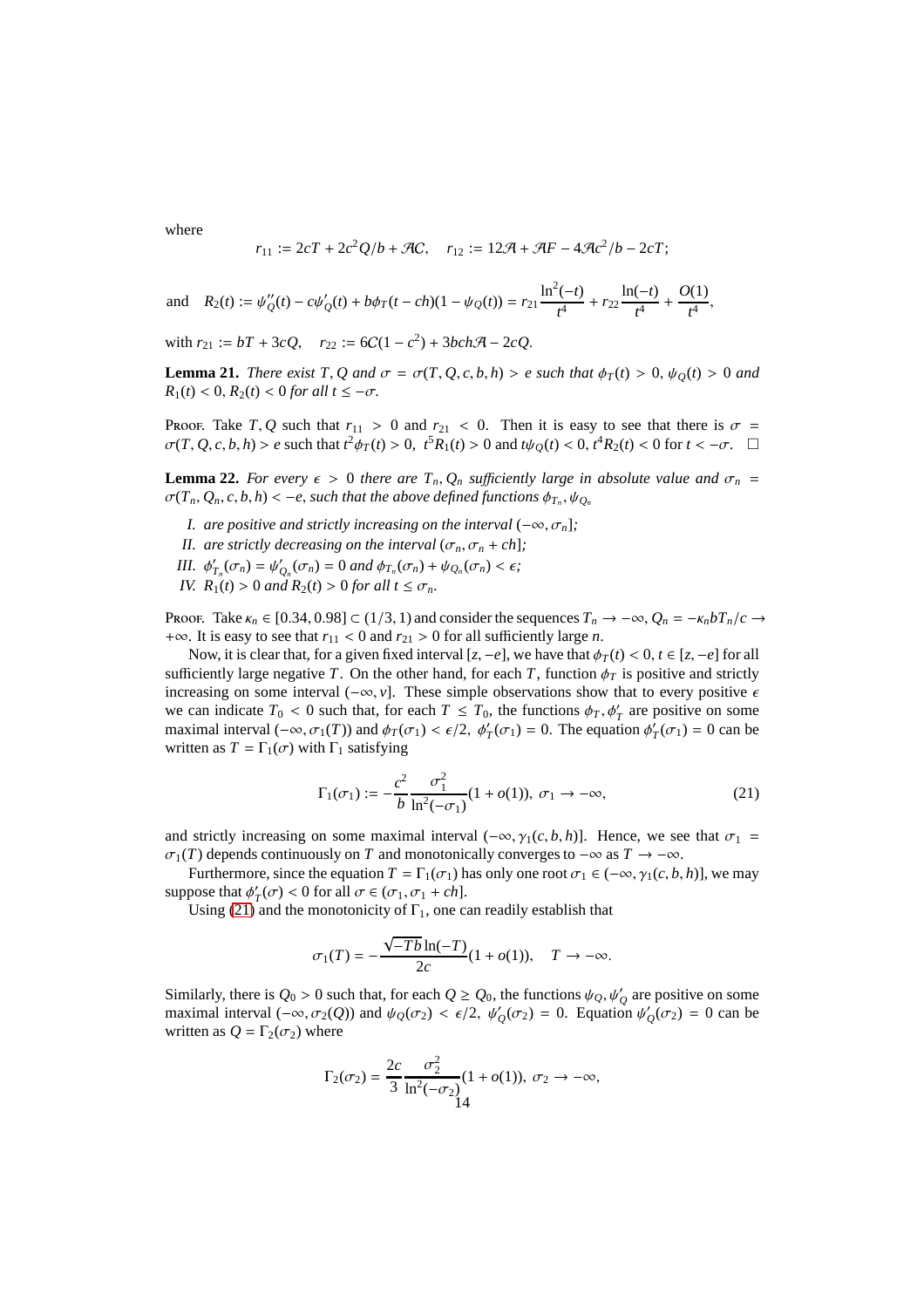strictly decreases on some maximal interval  $(-\infty, \gamma_2(c, b, h)]$ . From this we deduce that  $\sigma_2$  $\sigma_2(Q)$  depends continuously on *Q* and monotonically converges to  $-\infty$  as  $Q \to +\infty$ . Also we may suppose that  $\psi'_{Q}(\sigma) < 0$  on  $(\sigma_2, \sigma_2 + ch]$ . Next, we have that

$$
\sigma_2(Q_n) = -\sqrt{\frac{3Q_n}{8c}} (\ln Q_n)(1 + o(1)) = \sigma_1(T_n) \sqrt{\frac{3\kappa_n}{2}} (1 + o(1)), \ n \to +\infty,
$$

and since  $3\kappa_n/2 \in [0.51, 1.47]$ , it is always possible to choose  $\kappa_n$  in such a way that  $\sigma_1(T_n)$  $\sigma_2(Q_n) := \sigma_n$  for all large *n*. Obviously,  $\kappa_n \to 2/3$ .

Next, taking  $Q = Q_n$ ,  $T = T_n$ , we find that for some functions  $\alpha_j$ ,  $\beta_j$ , uniformly on *n* satisfying  $\alpha_i(t) = o(1), \beta_i(t) = O(1), t \rightarrow -\infty$ , it holds

$$
R_1(t) = (2cT_n(1 - \kappa_n + \alpha_1(t)) + \beta_1(t))\frac{\ln^2(-t)}{t^5} - \frac{\kappa_n b c^{-1} T_n^2}{t^7} \ln^4(-t)(1 + \alpha_2(t)).
$$

In this way, we prove the existence of  $\delta_1 < -e$  which does not depend on *n* and such that  $R_1(t) < 0$ for all *t* from some fixed interval  $(-\infty, \delta_1]$ . Thus we may assume in the sequel that  $\sigma_n < \delta_1$ .

Analogously, we can use the representation

$$
R_2(t) = (bT_n(1 - 3\kappa_n)) + \alpha_3(t)\frac{\ln^2(-t)}{t^4} + \frac{\kappa_n b^2 c^{-1} T_n^2}{t^7} \ln^4(-t)(1 + \alpha_4(t)),
$$

to establish that  $R_2$  is positive on some maximal interval ( $-\infty$ ,  $\delta_2$ ), where  $\delta_2 = \delta_2(n)$  depends on *n*,  $\lim \delta_2(n) = -\infty$  and  $R_2(\delta_2(n)) = 0$ . Analyzing the latter equation, we find that there is a sequence  $b_n \rightarrow b$  such that

$$
\frac{3c}{2b_n} = \frac{T_n \ln^2(-\delta_2(n))}{\delta_2^3(n)},
$$
 and therefore  $\delta_2(n) = \sqrt[3]{\frac{2bT_n}{27c}} \ln^{2/3}(-T_n)(1 + o(1)).$ 

Again, we have that  $\sigma_n < \delta_2(n)$  for all large *n*, so that, without restricting the generality, we may suppose that both  $R_1(t)$ ,  $R_2(t)$  are positive on  $(-\infty, \sigma_n]$ .

<span id="page-14-0"></span>**Remark 23.** *For r* = 1 *and small positive A, we will define*  $\phi_A$ ,  $\psi_A$  *by* 

$$
\phi_A(t) = \phi_T(t - A^{-1}), \ \psi_A(t) = \psi_Q(t - A^{-1}),
$$

*where sufficiently large T, Q are chosen as in Lemma [21.](#page-13-1) It is clear that for every*  $\tau_0 \in \mathbf{R}$  *there exists*  $A_0 > 0$  *such that*  $\phi_A(t) > 0$ ,  $\psi_A(t) > 0$ ,  $\phi'_A(t) > 0$ ,  $\psi'_A(t) > 0$  *for all*  $t \le \tau_0$ ,  $A \in (0, A_0]$ *. In addition,*  $\lim_{A\to 0+} (\phi_A^{(k)}$  $A_A^{(k)}(t), \psi_A^{(k)}(t) = (0, 0), k = 0, 1, 2,$  *uniformly on*  $(-\infty, \tau_0]$ *.* 

Now we are in the position to prove Theorem [17.](#page-11-0)

PROOF. Consider the functions

$$
\Phi_+(t,A) = \min\{1,\phi_A(t) + \phi_+(t)\}, \ \Psi_+(t,A) = \min\{1,\psi_A(t) + \psi_+(t)\},
$$

where  $\phi_A$ ,  $\psi_A$  are defined in Remark [23](#page-14-0) if  $r = 1$  and in Lemma [19](#page-11-5) for  $r \in (0, 1)$ . By Remarks [20,](#page-12-0) [23](#page-14-0) and the implicit function theorem, there exist smooth functions  $\iota_1(A), \iota_2(A)$ , such that  $\lim_{A\to 0+} \iota_1(A) = t_1$ ,  $\lim_{A\to 0+} \iota_2(A) = t_2$  and

$$
\Phi_+(t,A), \Phi'_+(t,A) > 0, \ t < \iota_2(A), \text{ with } \Phi_+(t,A) = 1, \ t \geq \iota_2(A),
$$
\n
$$
15
$$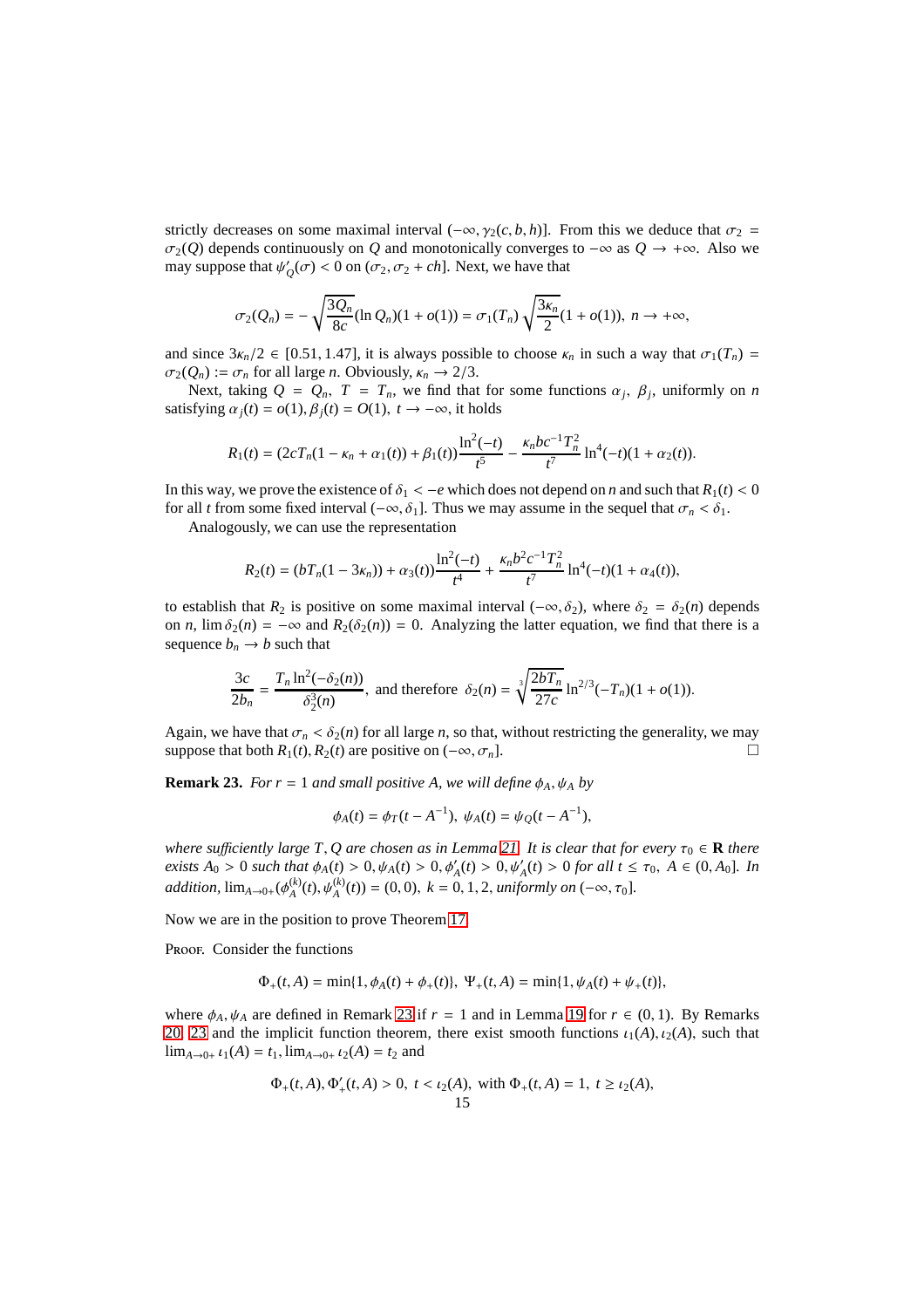$$
\Psi_+(t,A), \Psi'_+(t,A) > 0, \ t < \iota_1(A), \text{ with } \Psi_+(t,A) = 1, \ t \geq \iota_1(A),
$$

$$
\Phi'_+(t_2(A)-,A) > \Phi'_+(t_2(A)+,A) = 0, \ \Psi'_+(t_1(A)-,A) > \Psi'_+(t_1(A)+,A) = 0.
$$

We claim that for  $t \neq \iota_1(A), \iota_2(A), d_1, \ldots, d_M$ , and for sufficiently small positive *A*, the functions  $\Phi_+(t) := \Phi_+(t, A), \ \Psi_+(t) := \Phi_+(t, A)$  satisfy the system

<span id="page-15-0"></span>
$$
\begin{cases} \Phi''_{+}(t) - c\Phi'_{+}(t) + \Phi_{+}(t)(1 - r - \Phi_{+}(t) + r\Psi_{+}(t)) \le 0, \\ \Psi''_{+}(t) - c\Psi'_{+}(t) + b\Phi_{+}(t - ch)(1 - \Psi_{+}(t)) \le 0, \\ \Phi'_{+}(d_{j-}) > \Phi'_{+}(d_{j+}), \quad \Psi'_{+}(d_{j-}) > \Psi'_{+}(d_{j+}). \end{cases}
$$
(22)

Since differential inequalities [\(22\)](#page-15-0) hold trivially for all  $t \ge t^* := \max\{t_1(A), t_2(A)\}$  (when  $\Phi_+(t) =$  $\Psi_+(t) = 1$ ), it suffices to prove [\(22\)](#page-15-0) for  $t \in (-\infty, t^*)$ . We will consider the following three cases. Case I. Let  $t \leq t_* := \min\{t_1(A), t_2(A)\}$ , then by Lemmas [19,](#page-11-5) [21,](#page-13-1) for all small  $A > 0$ ,

$$
\Psi_{+}''(t) - c\Psi_{+}'(t) + b\Phi_{+}(t - ch)(1 - \Psi_{+}(t)) \le \psi_{+}''(t) - c\psi_{+}'(t) + b\phi_{+}(t - ch)(1 - \psi_{+}(t)) - b(\phi_{+}(t - ch)\psi_{A}(t) + \phi_{A}(t - ch)\psi_{+}(t)) < 0,
$$
\n(23)

due to assumption **D2** of Definition [15](#page-10-1) and the positivity of  $\phi_+, \psi_A, \phi_A, \psi_+$ . In a similar way (but this time using assumption  $D1$ ) we can evaluate  $\Gamma$  defined by

$$
\Gamma: = \Phi''_+(t) - c\Phi'_+(t) + \Phi_+(t)(1 - r - \Phi_+(t) + r\Psi_+(t))
$$
  
\n
$$
= \phi''_+(t) - c\phi'_+(t) + \phi_+(t)(1 - r - \phi_+(t) + r\psi_+(t)) + \phi''_A(t) - c\phi'_A(t)
$$
  
\n
$$
+ \phi_A(t)(1 - r - \phi_A(t) + r\psi_A(t)) - 2\phi_A(t)\phi_+(t) + r\phi_A(t)\psi_+(t) + r\phi_+(t)\psi_A(t).
$$

If  $r \in (0, 1)$  then we obtain

$$
\Gamma = AO(e^{(\lambda+\nu)t}) + A^2O(e^{\lambda(k+1)t}) + \phi_+^{\prime\prime}(t) - c\phi_+^{\prime}(t) + \phi_+(t)(1-r-\phi_+(t)+r\psi_+(t)),
$$

and if  $r = 1$  then

$$
\Gamma = O(\frac{(-t)^m e^{vt}}{t - A^{-1}}) + R_1(t - A^{-1}) + \phi''_+(t) - c\phi'_+(t) + \phi_+(t) (-\phi_+(t) + \psi_+(t)).
$$

In each of these two cases, for some small  $A_0$ , we obtain  $\Gamma \leq C(-t)^m e^{\nu t} (\chi(\nu, c) + o(1)), A \in (0, A_0]$ , *t* → −∞. Thus there exists  $\tau_* < i_*$  such that  $\Gamma$  is negative for all  $t \leq \tau_*$  uniformly on  $A \in (0, A_0]$ . On the other hand, since  $\lim_{A\to 0} \min\{t_1(A), t_2(A)\} = \min\{t_1, t_2\}$ , we deduce from **D2** and the above asymptotic representation of  $\Gamma$  the existence of  $A_1 \in (0, A_0)$  such that  $\Gamma$  is negative for all *t* ∈ [ $\tau_*, i_*$ ], *A* ∈ (0, *A*<sub>1</sub>]. Thus [\(22\)](#page-15-0) holds for *t* ∈ ( $-\infty, \iota_*$ ) and sufficiently small *A* ∈ (0, *A*<sub>1</sub>].

Case II. Suppose now that  $\iota_1(A) > \iota_2(A)$  and let  $t \in [\iota_*, \iota^*] = [\iota_2(A), \iota_1(A)]$ . We have

$$
\Phi''_+(t) - c\Phi'_+(t) + \Phi_+(t)(1 - r - \Phi_+(t) + r\Psi_+(t)) = -r(1 - \Psi_+(t)) \le 0,
$$

and, for sufficiently small *A*,  $\Psi''_{+}(t) - c\Psi'_{+}(t) + b\Phi_{+}(t - ch)(1 - \Psi_{+}(t)) =$ 

$$
\begin{cases}\n\Upsilon := \Psi_{+}''(t) - c\Psi_{+}'(t) + b(\phi_{A}(t - ch) + \phi_{+}(t - ch))(1 - \Psi_{+}(t)) < 0, \quad t \in [t_*, t_* + ch]; \\
\psi_{+}''(t) - c\psi_{+}'(t) + b(1 - \psi_{+}(t)) + \psi_{A}''(t) - c\psi_{A}'(t) - b\psi_{A}(t) < 0, \quad t \in [t_* + ch, t^*].\n\end{cases}
$$

Here we recall that  $\psi''_+(t) - c\psi'_+(t) + b(1 - \psi_+(t))$  is negative on  $[t_2 + ch, t_1]$  due to assumption **D4**. On the other hand, by the same assumption, we have that, for  $t \in [l_*, l_* + ch]$  and all small A,

$$
\begin{aligned} \Upsilon &= \psi_+^{\prime\prime}(t) - c\psi_+^{\prime}(t) + b\phi_+(t - ch)(1 - \psi_+(t)) - b(\phi_+(t - ch)\psi_A(t) + \phi_A(t - ch)\psi_+(t)) \\ &+ \psi_A^{\prime\prime}(t) - c\psi_A^{\prime}(t) + b\phi_A(t - ch)(1 - \psi_A(t)) < 0. \end{aligned}
$$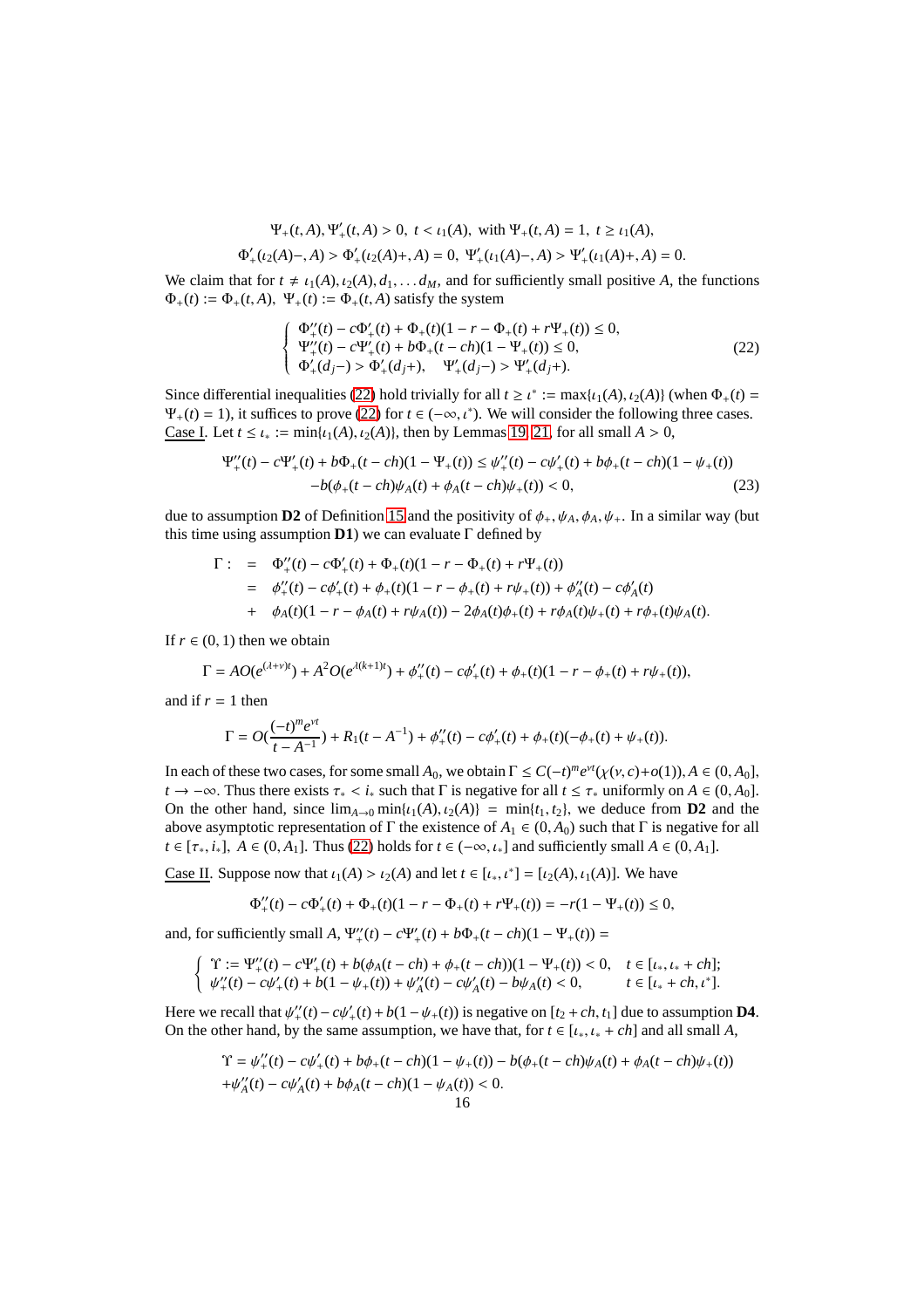Case III. Similarly, if  $\iota_1(A) < \iota_2(A)$  then for  $t \in [\iota_1(A), \iota_2(A)]$ , we obtain

$$
\Phi''_+(t) - c\Phi'_+(t) + \Phi_+(t)(1 - r - \Phi_+(t) + r\Psi_+(t)) = \Phi''_+(t) - c\Phi'_+(t) + \Phi_+(t)(1 - \Phi_+(t))
$$
  
=  $\phi''_+ - c\phi'_+ + \phi_+(1 - \phi_+) + \phi''_A - c\phi'_A + \phi_A(1 - \phi_A) - 2\phi_A\phi_+ < 0,$ 

for all small *A*. Additionally,  $\Psi''_+(t) - c\Psi'_+(t) + b\Phi_+(t-h)(1 - \Psi_+(t)) = 0$ . Since  $\Phi'_+(d_j-,A) >$  $\Phi'_{+}(d_j+, A), \Psi'_{+}(d_j-, A) > \Psi'_{+}(d_j+, A)$  are obviously true for all small positive *A*, inequalities [\(22\)](#page-15-0) are proved for small  $A > 0$ .

So let us fix some small  $A^* > 0$  such that  $\Phi_+(t) := \Phi_+(t, A^*)$ ,  $\Psi_+(t) := \Phi_+(t, A^*)$  satisfy [\(22\)](#page-15-0). In the continuation, we will prove the existence of lower solutions Ψ−, Φ<sup>−</sup> : **R** → [0, 1), which are defined as smooth non-decreasing functions satisfying the following system:

<span id="page-16-0"></span>
$$
\begin{cases}\n\Phi_{-}^{"}(t) - c\Phi_{-}^{\prime}(t) + \Phi_{-}(t)(1 - r - \Phi_{-}(t) + r\Psi_{-}(t)) \ge 0, \\
\Psi_{-}^{"}(t) - c\Psi_{-}^{\prime}(t) + b\Phi_{-}(t - ch)(1 - \Psi_{-}(t)) \ge 0, \\
\Phi_{+}(t, A^{*}) > \Phi_{-}(t) \text{ and } \Psi_{+}(t, A^{*}) > \Psi_{-}(t), \ t \in \mathbf{R}.\n\end{cases}
$$
\n(24)

We will treat separately each of the following cases:  $r \in (0, 1)$  and  $r = 1$ .

Suppose that  $r \in (0, 1)$ . It follows from the definition of  $\Phi_+(t, A^*)$ ,  $\Psi_+(t, A^*)$  that for some positive  $k_1 = k_1(A^*), k_2 = k_2(A^*),$ 

$$
\Phi_+(t, A^*) \ge k_1 e^{\lambda t}, \ \Psi_+(t, A^*) \ge k_2 e^{\lambda t}, \ t \le 0.
$$

Set now  $\Psi_-(t) \equiv 0$ , and define  $\Phi_-(t)$ ,  $t \in \mathbb{R}$ , as a unique (up to a translation) traveling front solution of the KPP-Fisher equation

$$
\phi''(t) - c\phi'(t) + \phi(t)(1 - r - \phi(t)) = 0, \ \phi(-\infty) = 0, \ \phi(+\infty) = 1 - r > 0.
$$

It is well known [\[7](#page-21-12)] that  $\Phi_-(t)$  is strictly increasing and that  $\Phi_-(t+s_0) = 0.5k_1(A^*)e^{\lambda t} + O(e^{(\lambda+\delta)t})$ , *t* →  $-\infty$ , for some small positive  $\delta$  and for an appropriate shift  $s_0 = s_0(A^*)$  which can be supposed to be zero. Hence, as a consequence of all mentioned properties of  $\Phi_+$ ,  $\Psi_+$ ,  $r \in (0, 1)$ , without restricting the generality, we may further assume that the third inequality in [\(24\)](#page-16-0) is also satisfied.

Let now  $r = 1$ . For sufficiently large *n* (such that  $\phi_{T_n}(\sigma_n) < 1$ ,  $\psi_{Q_n}(\sigma_n) < 1$ ), we consider the following *C* 1 -smooth increasing functions

$$
\Phi_{-}(t,n):=\left\{\begin{array}{ll}\phi_{T_n}(t+\sigma_n),&t\leq 0,\\ \phi_{T_n}(\sigma_n)&t\geq 0,\end{array}\right.\Psi_{-}(t,n):=\left\{\begin{array}{ll}\psi_{Q_n}(t+\sigma_n),&t\leq 0,\\ \psi_{Q_n}(\sigma_n)&t\geq 0.\end{array}\right.
$$

Lemma [22](#page-13-2) then implies that, for all  $t \in \mathbb{R}$ ,

$$
\Phi''_{-}(t,n) - c\Phi'_{-}(t,n) + \Phi_{-}(t,n)(\Psi_{-}(t,n) - \Phi_{-}(t,n)) > 0,\n\Psi''_{-}(t,n) - c\Psi'_{-}(t,n) + b\Phi_{-}(t - ch,n)(1 - \Psi_{-}(t,n)) > 0.
$$

Take now *n* sufficiently large to have  $T_n < T$ ,  $Q_n > Q$  and  $\sigma_n < -(A^*)^{-1}$ . Then

$$
\phi_{A^*}(t) = \phi_T(t - (A^*)^{-1}) > \phi_{T_n}(t + \sigma_n), \ \psi_{A^*}(t) = \psi_Q(t - (A^*)^{-1}) > \phi_{Q_n}(t + \sigma_n), t \leq 0.
$$

As a consequence,

$$
\Phi_+(t, A^*) = \min\{1, \phi_{A^*}(t) + \phi_+(t)\} > \phi_{T_n}(t + \sigma_n) = \Phi_-(t, n),
$$
  
\n
$$
\Psi_+(t, A^*) = \min\{1, \psi_{A^*}(t) + \psi_+(t)\} > \psi_{T_n}(t + \sigma_n) = \Psi_-(t, n), \ t \in \mathbb{R}.
$$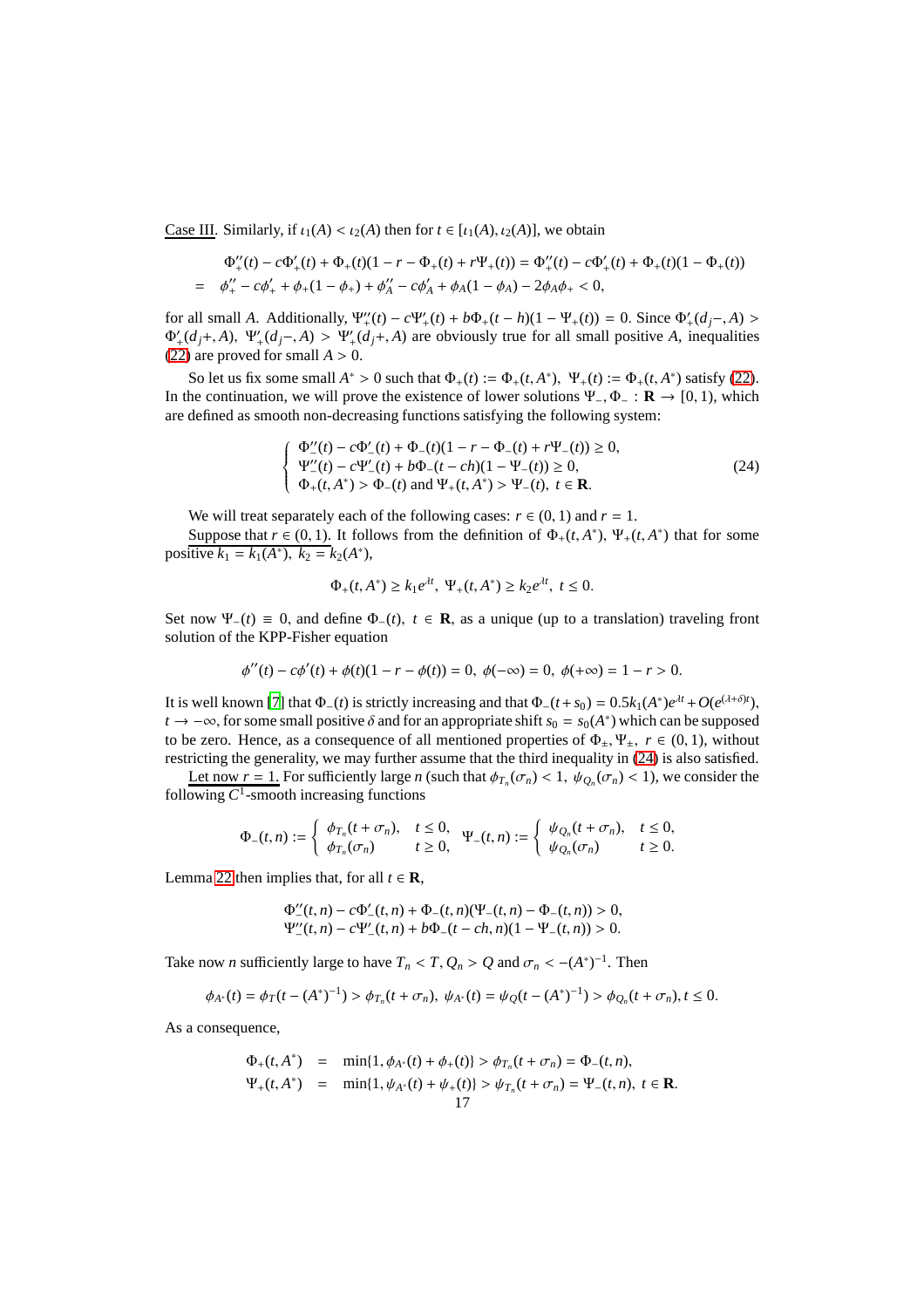In order to finalize the proof of Theorem [17,](#page-11-0) for a fixed negative number  $B \le -(1 + r + b)$ , we consider nonlinear operators

$$
\mathcal{F}_1(\phi,\psi)(t) = \phi(t)(1-r-B-\phi(t)+r\psi(t)), \quad \mathcal{F}_2(\phi,\psi)(t) = b\phi(t-ch)(1-\psi(t)) - B\psi(t).
$$

It is easy to check that  $\mathcal{F}_1, \mathcal{F}_2$  are monotone in the sense that  $\mathcal{F}_j(\phi_1, \psi_1)(t) \leq \mathcal{F}_j(\phi_2, \psi_2)(t)$ ,  $t \in \mathbb{R}$ , if  $0 \leq \phi_1(t) \leq \phi_2(t) \leq 1$ ,  $0 \leq \psi_1(t) \leq \psi_2(t) \leq 1$ ,  $t \in \mathbb{R}$ . Let  $z_1 < 0 < z_2$  be the real roots of the equation  $z^2 - cz + B = 0$ . Then every bounded solution ( $\phi$ ,  $\psi$ ) of differential equations in [\(8\)](#page-5-2) should satisfy the system of integral equations

<span id="page-17-1"></span>
$$
\phi(t) = \mathcal{N}_1(\phi, \psi)(t), \ \psi(t) = \mathcal{N}_2(\phi, \psi)(t), \quad \text{where}
$$
\n
$$
\mathcal{N}_j(\phi, \psi)(t) := \frac{1}{z_2 - z_1} \left( \int_{-\infty}^t e^{z_1(t-s)} \mathcal{F}_j(\phi, \psi)(s) ds + \int_t^{+\infty} e^{z_2(t-s)} \mathcal{F}_j(\phi, \psi)(s) ds \right).
$$
\n(25)

Conversely, each positive strictly monotone bounded solution ( $\phi, \psi$ ) of [\(25\)](#page-17-1) yields a wavefront for [\(8\)](#page-5-2). It is clear that the operators  $N_i$  are also monotone. Additionally, it is easy to see that  $N_j(\phi, \psi)(t)$  is increasing if both  $\phi, \psi : \mathbf{R} \to [0, 1]$  are increasing functions.

Hence, taking into account [\(22\)](#page-15-0), [\(24\)](#page-16-0) and Lemma [18,](#page-11-6) we conclude that

 $(1)$ 

$$
\Phi_{-}(t) \leq \Phi_{-}^{(1)}(t) := \mathcal{N}_{1}(\Phi_{-}, \Psi_{-})(t) \leq \mathcal{N}_{1}(\Phi_{+}, \Psi_{+})(t) := \Phi_{+}^{(1)}(t) \leq \Phi_{+}(t),
$$
  

$$
\Psi_{-}(t) < \Psi_{-}^{(1)}(t) := \mathcal{N}_{2}(\Phi_{-}, \Psi_{-})(t) \leq \mathcal{N}_{2}(\Phi_{+}, \Psi_{+})(t) := \Psi_{+}^{(1)}(t) \leq \Psi_{+}(t).
$$

Therefore the sequences of positive uniformly bounded (by 0 from below and by 1 from above) monotone continuous functions

<span id="page-17-2"></span>
$$
\Psi_{+}^{(n+1)}(t) = \mathcal{N}_{2}(\Phi_{+}^{(n)}, \Psi_{+}^{(n)})(t), \ \Phi_{+}^{(n+1)}(t) = \mathcal{N}_{1}(\Phi_{-}^{(n)}, \Psi_{+}^{(n)})(t), \ n = 1, 2, \dots, \tag{26}
$$
\n
$$
\text{and } \Psi_{+}^{(n+1)}(t) = \mathcal{N}_{2}(\Phi_{+}^{(n)}, \Psi_{+}^{(n)})(t), \ \Phi_{+}^{(n+1)}(t) = \mathcal{N}_{1}(\Phi_{+}^{(n)}, \Psi_{+}^{(n)})(t), \ n = 1, 2, \dots,
$$

are strictly increasing and decreasing, respectively. Set  $\Phi = \lim_{n \to \infty} \Phi_n^{(n)}$  $\Gamma^{(n)}$ ,  $\Psi = \lim \Psi^{(n)}$  $\binom{n}{-}$ , then

<span id="page-17-3"></span>
$$
\Phi_{-} \le \Phi \le \Phi_{+}, \ \Psi_{-} \le \Psi \le \Psi_{+}.
$$
\n<sup>(27)</sup>

Furthermore, a direct application of the Lebesgue's dominated convergence theorem to [\(26\)](#page-17-2) shows that the pair ( $\Phi$ , Ψ) solves system [\(25\)](#page-17-1). Since  $\Phi(t) > 0$  for all *t*, we may conclude from (25) that  $\Psi(t) > 0$ ,  $t \in \mathbb{R}$ . Note also that  $\Phi(-\infty) = \Psi(-\infty) = 0$  in virtue of [\(27\)](#page-17-3). Now, since  $\Phi$ ,  $\Psi$  are positive, increasing and bounded functions, the values of  $\Phi(+\infty)$ ,  $\Psi(+\infty)$  are finite and positive. A standard argument based on the Barbalat lemma (cf. [\[27](#page-22-4)]) shows that  $\Phi(+\infty) = \Psi(+\infty) = 1$ .

Finally, the validity of asymptotic formula [\(5\)](#page-4-3) follows from [\(27\)](#page-17-3). To prove [\(6\)](#page-4-4), we first observe that, due to [\(27\)](#page-17-3) and Theorem [6,](#page-3-2) there exists  $T_b < 0$  such that  $\Phi(t)$  and  $\Psi(t)$  are bounded (from below and from above) by  $c_i e^{\lambda t}$  for some  $c_i > 0$  and all  $t \leq T_b$ . Then we can apply Proposition 7.2 from [\[18\]](#page-22-11) to the first equation of [\(8\)](#page-5-2) in order to obtain the desired formula for  $\Phi(t)$ . Using this formula and the change of variables  $y = \psi - be^{\lambda(t-ch)}/(1 - r)$ , we then get easily the second formula of [\(6\)](#page-4-4), cf. the proof of Lemma [14](#page-7-1) and Corollary [12.](#page-7-3)

## <span id="page-17-0"></span>*5.2. Proof of Theorem [7](#page-3-0)*

The simplest form of regular super-solutions  $\phi_+$ ,  $\psi_+$  is exponential, we can write them as

<span id="page-17-4"></span>
$$
\phi_+(t) = e^{\gamma t}, \ \psi_+(t) = De^{\gamma t}, \ D = be^{-\gamma c h} / (c\gamma - \gamma^2), \tag{28}
$$

<span id="page-17-5"></span>where *D* is chosen in such a way that the second inequality in **D2** as well as **D4** were satisfied (details are given below). In order to simplify the notation, in the sequel we will write  $b' = be^{-\nu ch}$ .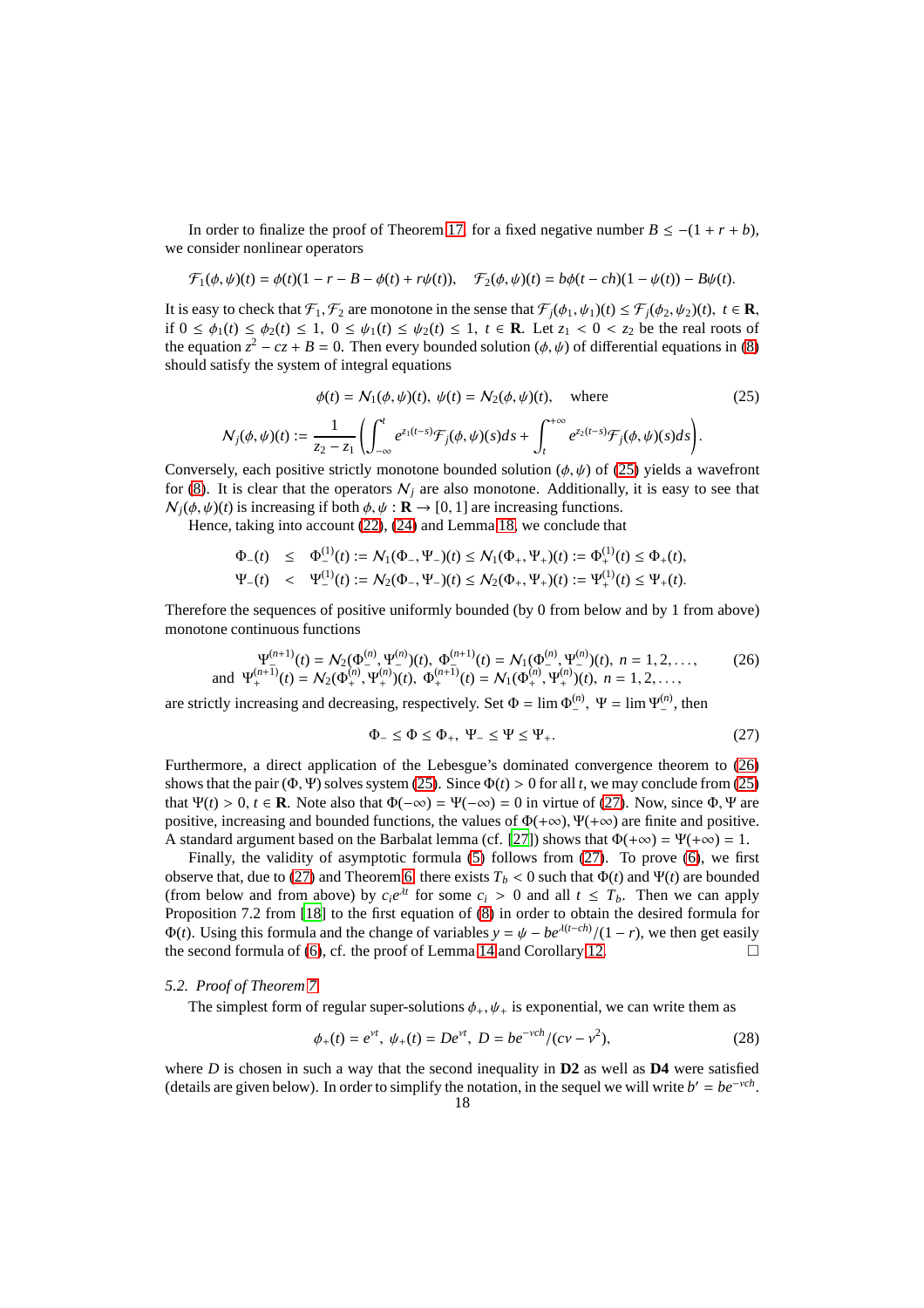**Lemma 24.** *Suppose that*  $v \neq j\lambda$  *is close to c*/2,*r* > 0, *and* 

<span id="page-18-1"></span>
$$
(cv - v2)(1 + 1/b') > 1, cv - v2 \neq b'.
$$
 (29)

*Then [\(28\)](#page-17-4) determines a regular super-solution for [\(8\)](#page-5-2).*

Proof. Clearly, **D1** is satisfied with  $C_1 = 1$ ,  $t_1 = v^{-1} \ln[(cv - v^2)/b'] \neq 0$ ,  $t_2 = 0$ . Still we have to check hypotheses **D2, D3, D4**. Depending on the sign of *t*1, we will analyze the next two cases: <u>Case I.</u> *t*<sub>1</sub> > 0 = *t*<sub>2</sub> or, equivalently, 0 < *b*'/(*cv* − *v*<sup>2</sup>) < 1. If *t* ∈ [0, *t*<sub>1</sub>], then **D4** holds because

$$
\psi_+^{\prime\prime}(t)-c\psi_+^{\prime}(t)+b\min\{1,\phi_+(t-ch)\}(1-\psi_+(t))=\left\{\begin{array}{ll} -b^{\prime}e^{\nu t}\psi_+(t)<0, & t\in[0,ch];\\ b\left(1-(1+\frac{b}{c\nu-\nu^2})e^{\nu(t-ch)}\right)<0, & t\in[ch,t_1].\end{array}\right.
$$

If  $t \leq 0$ , we have that

$$
\psi''_+(t) - c\psi'_+(t) + b\phi_+(t - ch)(1 - \psi_+(t)) = -b'De^{2\gamma t} < 0;
$$
  

$$
\phi''_+(t) - c\phi'_+(t) + \phi_+(t)(1 - r - \phi_+(t) + r\psi_+(t)) = e^{\gamma t}\{\chi(\nu, c) - \phi_+(t) + r\psi_+(t)\} < 0.
$$
 (30)

<u>Case II.</u> Next, let  $t_1 < t_2 = 0$  so that  $b'/(c v - v^2) > 1$ . If  $t \in [t_1, 0]$  then

<span id="page-18-0"></span>
$$
\phi_+^{\prime\prime}(t) - c\phi_+^{\prime}(t) + \phi_+(t)(1 - \phi_+(t)) = e^{\nu t}(1 - e^{\nu t} + \nu^2 - c\nu)
$$
  
 
$$
\leq e^{\nu t}(1 - e^{\nu t_1} + \nu^2 - c\nu) = e^{\nu t}(1 - (c\nu - \nu^2)(1 + 1/b')) < 0,
$$

and **D3** holds. Now, for  $t \leq t_1$ , condition **D2** is true since

$$
\phi''_{+}(t) - c\phi'_{+}(t) + \phi_{+}(t)(1 - r - \phi_{+}(t) + r\psi_{+}(t)) = \qquad (31)
$$
\n
$$
e^{\nu t}(\chi(\nu, c) + e^{\nu t}(-1 + rb'/(cv - \nu^{2})) \leq e^{\nu t} \max\{\chi(\nu, c), 1 - (cv - \nu^{2})(1 + 1/b')\} \leq 0;
$$
\n
$$
\psi''_{+}(t) - c\psi'_{+}(t) + b\phi_{+}(t - ch)(1 - \psi_{+}(t)) = -b'De^{2\nu t} \leq 0.
$$

This completes the proof of the lemma.

$$
\qquad \qquad \Box
$$

**Corollary 25.** *The existence statement of Theorem [7](#page-3-0) holds true.*

Proof. First, we assume that  $c > c_{\#}$ . Then clearly there is a positive  $\nu$  meeting all requirements of Lemma [24.](#page-17-5) This assures the existence of a regular super-solution for [\(8\)](#page-5-2). By Theorem [17,](#page-11-0) system [\(8\)](#page-5-2) has a positive monotone wavefront.

Next, we consider the case when  $c = c_{\#}, r \in (0, 1]$ . Let  $c_j \downarrow c_{\#}$  be a strictly decreasing sequence of velocities and  $(\phi_j, \psi_j)$  be a sequence of corresponding traveling fronts (existing in virtue of the first part of the proof). Since

$$
0 = \phi_j(-\infty) + \psi_j(-\infty) < \phi_j(t) + \psi_j(t) < \phi_j(+\infty) + \psi_j(+\infty) = 2
$$

and the function  $\phi_j(t) + \psi_j(t)$  is increasing in *t* for each fixed *j*, we may assume that  $\phi_j(0)$  +  $\psi_i(0) = 3/2$ ,  $j = 1, 2, 3, ...$  Using the standard compactness arguments and then applying the Lebesgue's dominated convergence theorem to the system of integral equations [\(25\)](#page-17-1):

$$
\phi_j(t) = \mathcal{N}_1(\phi_j, \psi_j, c_j)(t), \ \psi_j(t) = \mathcal{N}_2(\phi_j, \psi_j, c_j)(t),
$$

we may assume, without restricting the generality, that  $\lim_j(\phi_j, \psi_j) = (\hat{\phi}, \hat{\psi})$  uniformly on bounded intervals, where  $(\hat{\phi}, \hat{\psi})$  is a monotone solution of [\(8\)](#page-5-2) with  $c = c_{\#}$ . Since  $(\hat{\phi}, \hat{\psi})(\pm \infty)$  are steady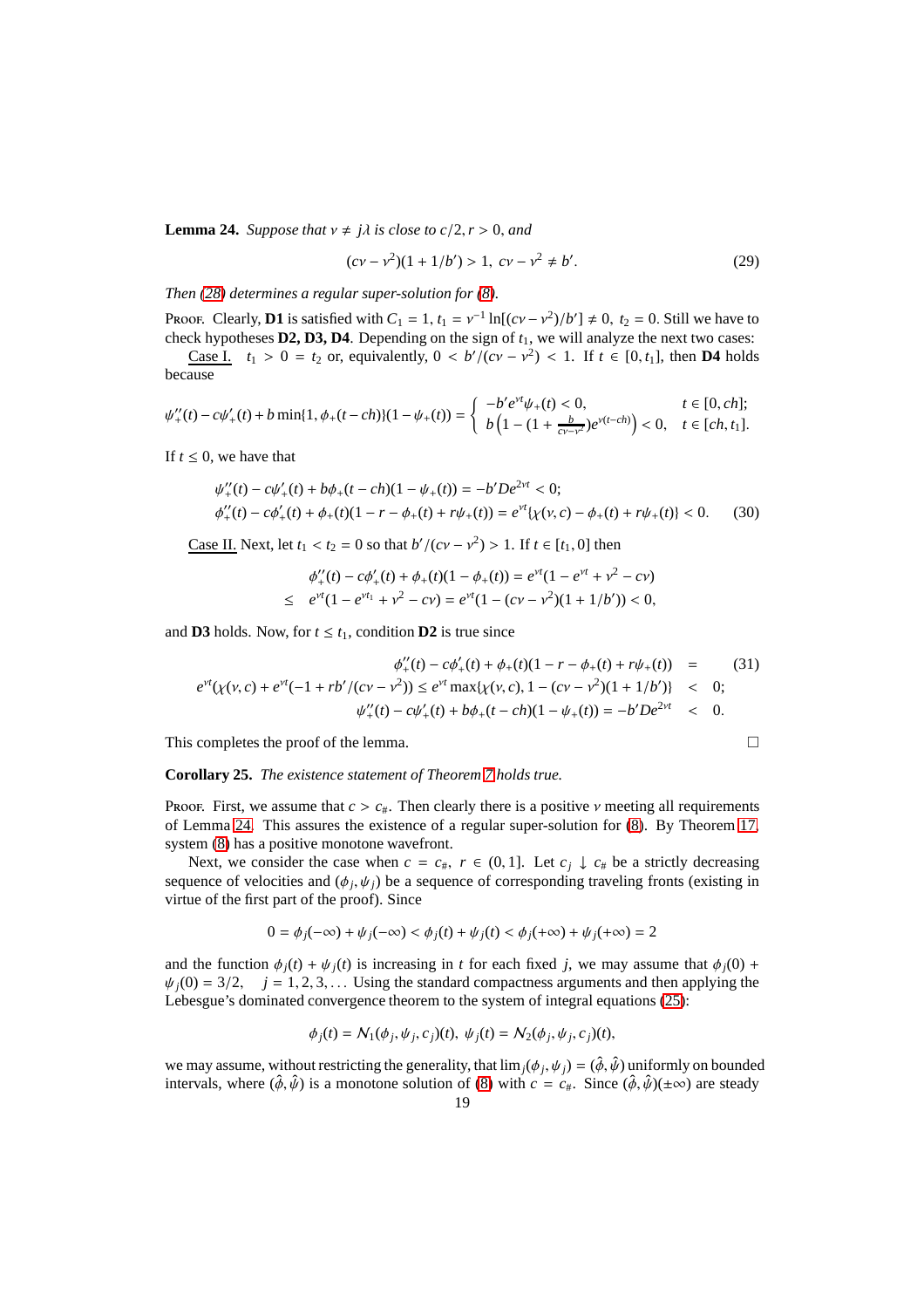state solutions of [\(8\)](#page-5-2) and  $\hat{\phi}(-\infty) + \hat{\psi}(-\infty) \leq \hat{\phi}(0) + \hat{\psi}(0) = 3/2 \leq \hat{\phi}(+\infty) + \hat{\psi}(+\infty)$ , we find that necessarily

$$
\hat{\phi}(-\infty) = 0, \ \hat{\psi}(-\infty) \in [0, 1], \ \hat{\phi}(+\infty) = \hat{\psi}(+\infty) = 1,
$$

(if  $\hat{\phi}(-\infty) > 0$ , then  $\hat{\psi}(-\infty) = \hat{\phi}(-\infty) = 1$  and thus  $\hat{\phi}(0) + \hat{\psi}(0) = 2$ , a contradiction). To finish the proof of the corollary, we have to establish that  $\hat{\psi}(-\infty) = 0$ . In order to prove this, we can apply the part  $[A]$  (for  $r \in (0, 1)$ ) and the part  $[C]$  (when  $r = 1$ ) of Theorem [6](#page-3-2) to find that either  $\psi_j(t) < K\phi_j(t)$ ,  $t \in \mathbf{R}$  (for  $r \in (0,1)$ ) or  $\psi_j(t) < \sqrt{M\phi_j(t)}$ ,  $t \in \mathbf{R}$  (for  $r = 1$ ). Therefore either  $\hat{\psi}(t) \leq K\hat{\phi}(t), t \in \mathbf{R}$ , or  $\hat{\psi}(t) \leq \sqrt{M\hat{\phi}(t)}, t \in \mathbf{R}$ , so that  $\hat{\psi}(-\infty) = 0$ .

## <span id="page-19-0"></span>*5.3. Proof of Theorem [8](#page-4-1)*

Let now  $c < c_{\#}$  so that for some  $\nu$  close to  $c/2$ 

<span id="page-19-1"></span>
$$
0 < (c\mathbf{v} - \mathbf{v}^2)(1 + \frac{1}{b'}) \le 1, \quad c\mathbf{v} - \mathbf{v}^2 \ne b', \quad \mathbf{v} \ne j\lambda. \tag{32}
$$

Analyzing the proof of Lemma [24](#page-17-5) under these assumptions, we see that  $t_1 < 0 = t_2$  and the main obstacle to develop successfully the proof of Case II appears when we want to estimate expression [\(31\)](#page-18-0) near  $t_1 < 0$ . Therefore we may expect that, after an appropriate modification of super-solutions  $(28)$  in some neighborhood of  $t<sub>1</sub>$ , the result of Theorem [7](#page-3-0) can be improved. Below, we develop this idea by considering  $\phi_+(t) = e^{\gamma t}$ ,  $t \in \mathbf{R}$ , and  $C^1$ – smooth function

<span id="page-19-2"></span>
$$
\psi_{+}(t) = \begin{cases} De^{\nu t}, & \text{if } t \le t_*; \\ p + qt, & \text{if } t > t_*. \end{cases} \tag{33}
$$

Here *p*, *q*, *t*<sup>\*</sup> will be chosen to satisfy the first inequality in **D2** for all  $t \in \mathbb{R}$ . The mentioned inequality can be written as

$$
\psi_{+}(t) < \gamma(t) := r^{-1}(cv - v^2 + r - 1 + e^{vt}).\tag{34}
$$

Now, assuming [\(32\)](#page-19-1) and analyzing the mutual positions of convex graphs of the functions  $\gamma(t)$ and *De*<sup>ν</sup>*<sup>t</sup>* , we deduce that these graphs should have exactly one point of intersection (or tangency) below the level *y* = 1. Indeed, otherwise  $cv - v^2 + r - 1 > 0$  implies that  $\gamma(t) > De^{vt}$  for all *t* where  $\gamma(t) \leq 1$ . As a consequence,  $1 = \gamma(s_0) > De^{vs_0}$  at some  $s_0$  which implies [\(29\)](#page-18-1), a contradiction.

The above consideration and a direct computation show that there exists a a unique line *y* = *p* + *qt* which is tangent to the graphs of *De<sup>vt</sup>* and  $\gamma(t)$  at the respective points  $t_* < t^*$ . From the tangency conditions  $q = Dve^{rt_*} = \gamma'(t^*)$ ,  $p = De^{vt_*} - qt_* = \gamma(t^*) - qt^*$ , it follows easily that

$$
p = \frac{q}{\nu} \ln \frac{Dve}{q}, \ q = \frac{(cv - v^2 + r - 1)v}{r \ln(rD)}, \ t_* = \frac{1}{\nu} \ln \frac{q}{Dv}.
$$

It follows from the above construction that  $\psi_+$  defined by [\(33\)](#page-19-2) is  $C^1$ - smooth and  $\psi_+(t) < \gamma(t)$  for all  $t \neq t^*$ . It is clear that, after making an arbitrarily small change of  $p, q, t_*$ , we may assume that  $\psi_+(t) < \gamma(t)$  for all  $t \in \mathbf{R}$ .

Hence, taking  $\psi_+$  as in [\(33\)](#page-19-2) and  $\phi_+(t) = e^{\nu t}$ , we have to check only the second inequality in **D2** on the interval  $[t_*, +\infty)$ . This inequality can be written as  $b'(1 - p)/q < b't + ce^{-vt}$ . Since  $y = b't + ce^{-vt}$  has a unique critical point (an absolute minimum) at  $t' = v^{-1} \ln(cv/b')$ , the latter inequality amounts to

<span id="page-19-3"></span>
$$
(1 - p)\nu < q \ln(ec\nu/b'). \tag{35}
$$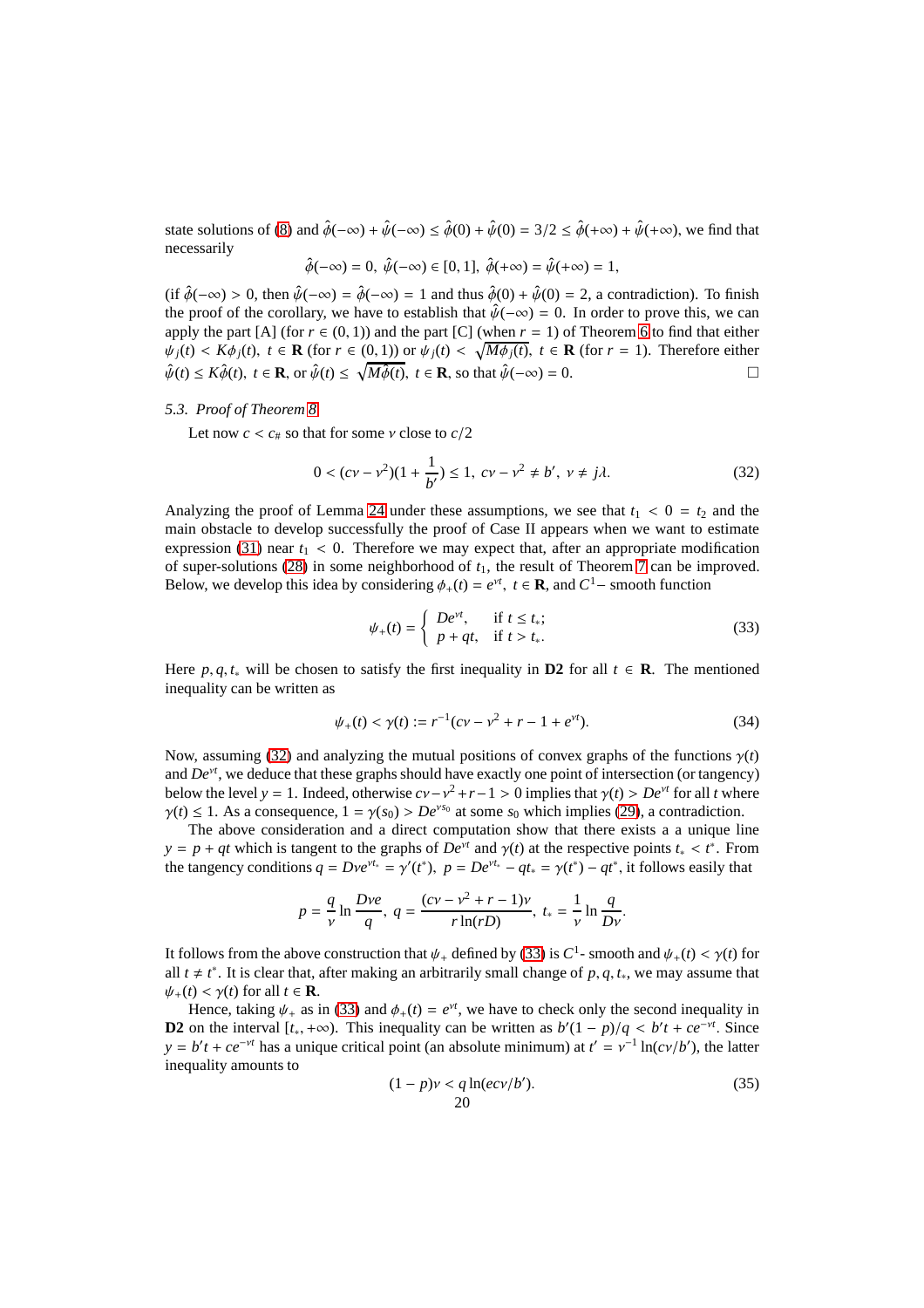After recalling the definition of  $p$  and  $D$  and taking into account that  $\nu$  can be chosen as close to *c*/2 as we want, we rewrite [\(35\)](#page-19-3) as  $\omega$  < 2(2 + ln $\omega$ ), where

$$
\omega = \frac{2r}{c^2/4 + r - 1} \ln \frac{4b'r}{c^2} \quad (=\frac{c}{q}).
$$

Notice here that the assumptions  $c^2 > 4(1 - r)$  and  $c^2 < 4/(1 + (b')^{-1})$  imply  $r(b' + 1) > 1$  and  $c^2$  < 4*b*'*r* so that  $\omega > 0$ . Furthermore, since  $\omega$  is decreasing in  $c^2/4$ , we find that

$$
\omega > \frac{2r}{b'(1+b')+r-1}\ln r(b'+1) = \frac{2r(1+b')}{r(1+b')-1}\ln r(b'+1) > 2.
$$

A direct graphical analysis shows that the interval  $\omega \in (0.14555...$ , 8.21093...) gives the solution of  $\omega < 2(2 + \ln \omega)$ . In consequence, since we additionally have  $\omega > 2$ , the latter inequality is equivalent to  $\omega < \omega_* = 8.21...$  $\omega < \omega_* = 8.21...$  $\omega < \omega_* = 8.21...$  which can be written as [\(7\)](#page-4-5). This proves Theorem 8.

# <span id="page-20-0"></span>**6. Proof of Theorem [9](#page-4-2)**

The proof is divided into three claims.

Claim I: *The propagation speed*  $c_{\star}$  *is unique.* Indeed, suppose that  $(\phi_1, \psi_1, c_1)$  and  $(\phi_2, \psi_2, c_2)$ ,  $c_1 < c_2$ , solves the nonlinear eigenvalue problem [\(8\)](#page-5-2). It follows from Lemmas [13](#page-7-2) and [14](#page-7-1) that there exist  $p < q$  such that  $\psi_1(t) > \psi_2(t)$  for all  $t \in \mathbb{R} \setminus [p, q]$ . As a consequence, the closed set

$$
\mathcal{S} := \{s : \psi_1(t+s) \ge \psi_2(t), \ t \in \mathbb{R}\} \ne \mathbb{R}
$$

is non-empty and has a finite  $s_* := \inf S$ . It is clear that  $\psi_1(t + s_*) \geq \psi_2(t)$ ,  $t \in \mathbb{R}$ , and since always  $\psi_1(t + s_*) > \psi_2(t)$  for  $t \ll -1$  and  $t \gg 1$ , we deduce that  $\psi_1(\tau + s_*) = \psi_2(\tau)$  at some point  $\tau$  (otherwise  $s_{\star} > \inf S$ ). By a similar argument, there exists  $t_*$  such that  $\phi_1(t+t_*) \ge \phi_2(t)$ ,  $t \in \mathbb{R}$ , and  $\phi_1(T + t_*) = \phi_2(T)$  for some *T*. Suppose first that  $t_* \leq s_*$ . Without restricting the generality, we may assume that  $s_* = 0$ ,  $\tau = 0$ . Then  $t_* \leq 0$  so that  $\phi_1(t) \geq \phi_2(t)$ ,  $t \in \mathbb{R}$ , and thus we get

$$
0 = (\psi_1 - \psi_2)''(0) - c_1(\psi_1 - \psi_2)'(0) + (c_2 - c_1)\psi_2'(0) + b(\phi_1(-c_1h) - \phi_2(-c_2h))(1 - \psi_1(0)) > 0,
$$

a contradiction. Next, suppose that  $t_* > s_*$ . We may assume again that that  $t_* = 0, T = 0$ . Then  $s_* < 0$  so that  $\psi_1(t) > \psi_2(t)$ ,  $t \in \mathbb{R}$ , and thus we get

$$
0 = (\phi_1 - \phi_2)''(0) - c_1(\phi_1 - \phi_2)'(0) + (c_2 - c_1)\phi_2'(0) + r\phi_1(0)(\psi_1(0) - \psi_2(0)) > 0,
$$

a contradiction. Hence  $c_1 = c_2$  and Claim I is proved.

Claim II:  $c_{\star} \leq c_m := \min\{c_{\#}, c_{\circ}\}\$ . Let  $(\phi_{*}, \psi_{*}, c_{\star})$  be the solution of [\(8\)](#page-5-2). On the contrary, suppose that  $c_{\star} > c_m$  and take an arbitrary  $c' \in (c_m, c_{\star})$ . Then  $(\phi_*, \psi_*, c')$  is a lower solution:

$$
\phi''_*(t) - c' \phi'_*(t) + \phi_*(t) (1 - r - \phi_*(t) + r \psi_*(t)) > 0, \quad \psi''_*(t) - c' \psi'_*(t) + b \phi_*(t - c'h) (1 - \psi_*(t)) > 0, \ t \in \mathbb{R}.
$$

For the same *c'* we consider the upper solutions  $\Phi_+(t) = \min\{1, \phi_+(t)\}, \Psi_+(t) = \min\{1, \psi_+(t)\},\$ with  $\phi_+$ ,  $\psi_+$  defined in Subsections [5.2,](#page-17-0) [5.3.](#page-19-0) By Lemma [13,](#page-7-2) we may suppose (possibly, after a translation of  $(\phi_*, \psi_*)$ ) that  $\phi_*(t) < \Phi_+(t)$ ,  $\psi_*(t) < \Psi_+(t)$ ,  $t \in \mathbb{R}$ . But then there exists (cf. the last part of Subsection [5.1,](#page-10-0) starting from formula [\(25\)](#page-17-1)) a monotone traveling front propagating at the velocity  $c' < c_{\star}$ . However, this contradicts to Claim I.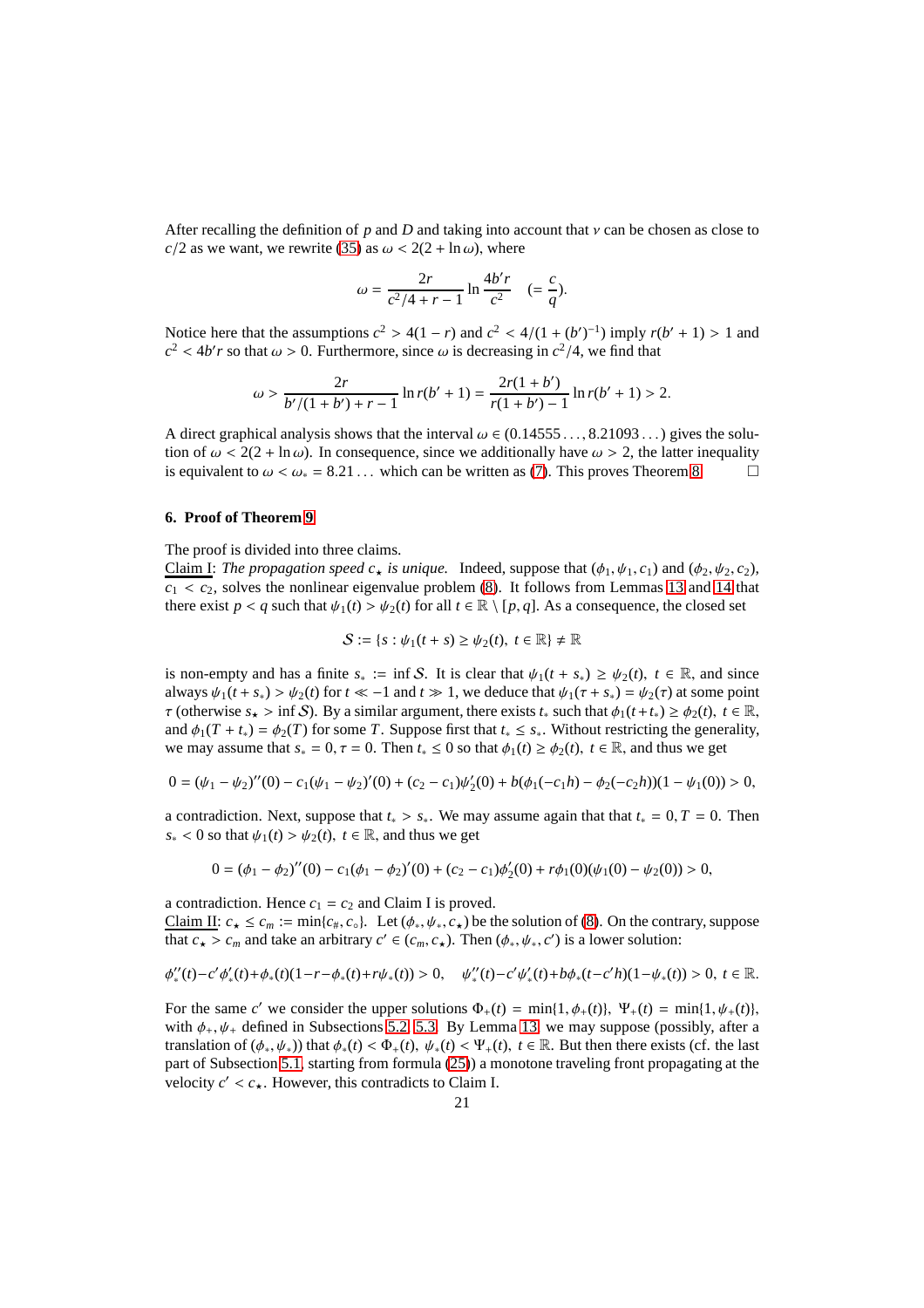Claim III: *Set*  $c_{\star}(h) := c_{\star}(r, b, h)$  *for some fixed*  $r, b > 0$ *. Then*  $c_{\star}(h)$  *is a non-increasing function on its domain.* Suppose that  $c_{\star}(h_1) > c_{\star}(h_2)$  for some  $h_1 > h_2$ . Let  $(\phi_j, \psi_j, c_{\star}(h_j))$  be respective solutions of [\(8\)](#page-5-2). Then, for a fixed  $c \in (c_+(h_2), c_+(h_1))$ , it holds

$$
\phi_1''(t) - c\phi_1'(t) + \phi_1(t)(1 - r - \phi_1(t) + r\psi_1(t)) > 0, \quad \psi_1''(t) - c\psi_1'(t) + b\phi_1(t - ch_1)(1 - \psi_1(t)) > 0, \ t \in \mathbb{R},
$$
  

$$
\phi_2''(t) - c\phi_2'(t) + \phi_2(t)(1 - r - \phi_2(t) + r\psi_2(t)) < 0, \quad \psi_2''(t) - c\psi_2'(t) + b\phi_2(t - ch_1)(1 - \psi_2(t)) < 0, \ t \in \mathbb{R}.
$$

Moreover, due to Lemmas [13](#page-7-2) and [14,](#page-7-1) we may assume that  $\phi_1(t) < \phi_2(t)$ ,  $\psi_1(t) < \psi_2(t)$ ,  $t \in \mathbb{R}$ . Therefore  $(\phi_j, \psi_j, c)$ ,  $j = 1, 2$ , forms a pair of upper and lower solutions for [\(8\)](#page-5-2) considered with *c* and  $h_1$ . As a consequence, system [\(8\)](#page-5-2) with  $h = h_1$  has two different propagation speeds: *c* and  $c_{\star}(h_1) > c$ . However, this is a contradiction with Claim I.

### **Acknowledgments**

The authors express their gratitude to the referee, whose critical comments and valuable suggestions helped to improve the original version of this paper. This research was supported by FONDECYT (Chile), projects 1080034 and 1110309, and by CONICYT (Chile) through PBCT program ACT-56.

#### **References**

- <span id="page-21-8"></span>[1] M. Aguerrea, C. Gomez, S. Trofimchuk, On uniqueness of semi-wavefronts (Diekmann-Kaper theory of a nonlinear convolution equation re-visited), Math. Ann., 354 (2012), 73-109.
- <span id="page-21-9"></span>[2] H. Berestycki, L. Nirenberg, Traveling waves in cylinders. Ann. Inst. H. Poincare Anal. Non. Lineaire 9, 497-572 (1992)
- <span id="page-21-10"></span>[3] X. Chen, J.-S. Guo, Uniqueness and existence of traveling waves for discrete quasilinear monostable dynamics. Math. Ann. 326 (2003), 123–146.
- <span id="page-21-13"></span>[4] X. Chen, S.-C. Fu, J.-S. Guo, Uniqueness and asymptotics of traveling waves of monostable dynamics on lattices, SIAM J. Math. Anal. 38 (2006) 233–258.
- <span id="page-21-11"></span>[5] A. Boumenir, V. M. Nguyen, Perron theorem in the monotone iteration method for traveling waves in delayed reaction-diffusion equations, J. Diff. Eqns, 244 (2008), 1551–1570.
- <span id="page-21-14"></span>[6] M.S.P. Eastham, The asymptotic solution of linear differential systems, London Math. Soc. Monogr. Ser., Clarendon Press, Oxford, 1989.
- <span id="page-21-12"></span>[7] A. Gomez, S. Trofimchuk, Monotone traveling wavefronts of the KPP-Fisher delayed equation, J. Diff. Eqns, 250 (2011), 1767-1787.
- <span id="page-21-5"></span>[8] J.-S. Guo, X. Liang, The minimal speed of traveling fronts for the Lotka-Volterra competition system, J. Dynam. Diff. Eqns, 23 (2011), 353-363 .
- <span id="page-21-6"></span>[9] W. Huang, Problem on minimum wave speed for a Lotka-Volterra reaction-diffusion competition model, J. Dynam. Diff. Eqns, 22 (2010), 285-297.
- <span id="page-21-7"></span>[10] W. Huang, M. Han, Non-linear determinacy of minimum wave speed for a LotkaVolterra competition model, J. Diff. Eqns, 251 (2011), 1549–1561.
- [11] X.-J. Hou, Y. Li, K. R. Meyer, Traveling wave solutions for a reaction diffusion equation with double degenerate nonlinearities, Discrete Contin. Dyn. Syst., 26 (2010), 265–290.
- <span id="page-21-1"></span>[12] Ya. I. Kanel, Existence of a traveling-wave solution of the Belousov-Zhabotinskii system, Differential Equations, 26 (1990), 652–660.
- <span id="page-21-2"></span>[13] Ya. I. Kanel, Existence of a traveling-wave type solutions for the Belousov-Zhabotinskii system of equations II, Sib. Math. J., 32 (1991), 390–400.
- <span id="page-21-0"></span>[14] X. Liang, X.-Q. Zhao, Spreading speeds and traveling waves for abstract monostable evolution systems, J. Functional Anal., 259 (2010), 857–903.
- <span id="page-21-3"></span>[15] G. Lin, W.-T. Li, Travelling wavefronts of Belousov-Zhabotinskii system with diffusion and delay, Appl. Math. Letters, 22 (2009), 341–346.
- <span id="page-21-4"></span>[16] G. Lv, M. Wang, Traveling wave front in diffusive and competitive Lotka-Volterra systems, Nonlinear Analysis, RWA, 11 (2010), 1323-1329.